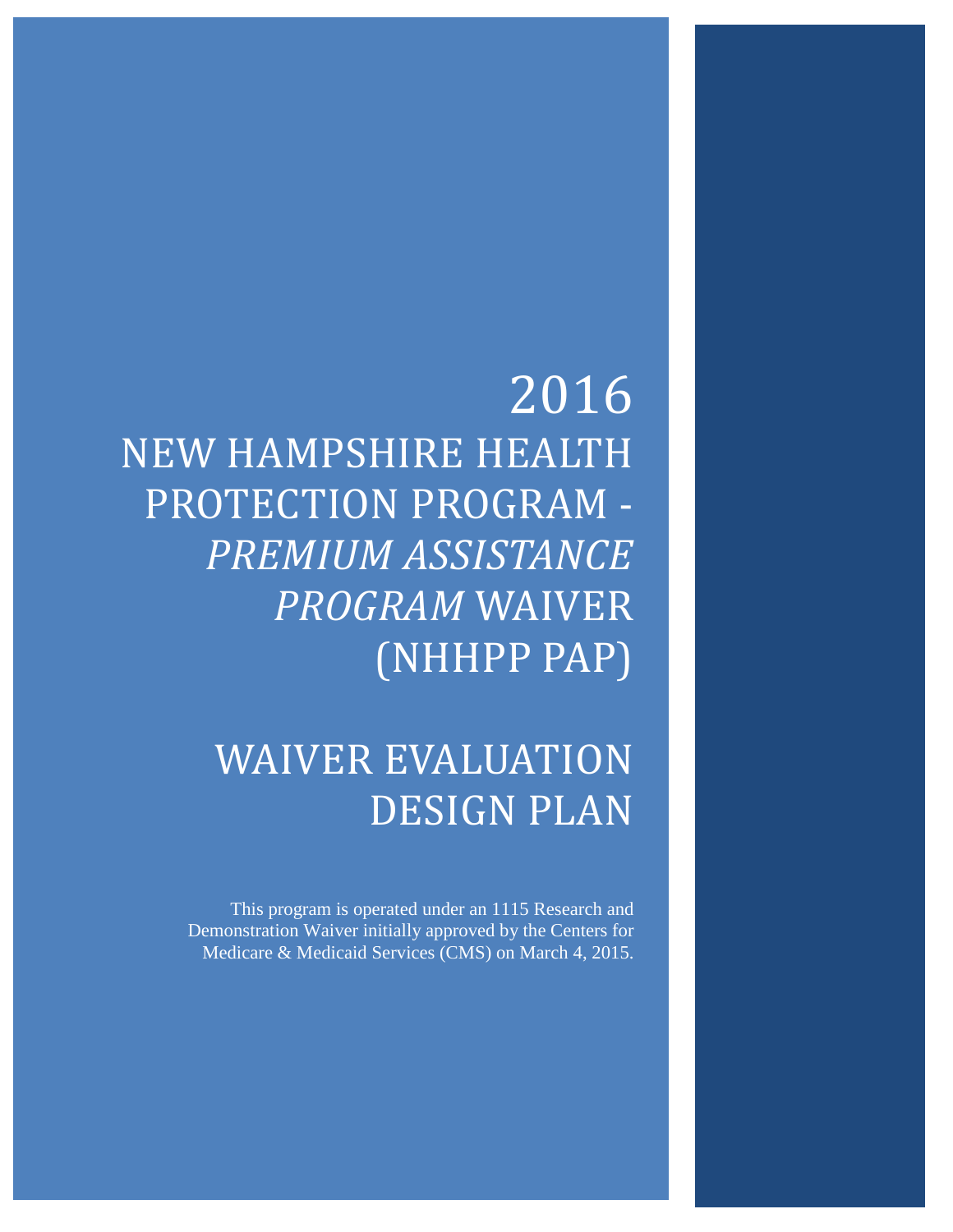# **Table of Contents**

| $\mathcal{I}$  |                                                                                    |
|----------------|------------------------------------------------------------------------------------|
|                | Synopsis of New Hampshire Health Protection Program - Premium Assistance Waiver  1 |
| $\overline{z}$ |                                                                                    |
|                |                                                                                    |
| 3.             |                                                                                    |
| 4.             |                                                                                    |
|                | <b>Budget</b>                                                                      |
| 5.             |                                                                                    |
| 6.             |                                                                                    |
|                |                                                                                    |
| 7.             |                                                                                    |
| 8.             |                                                                                    |
|                |                                                                                    |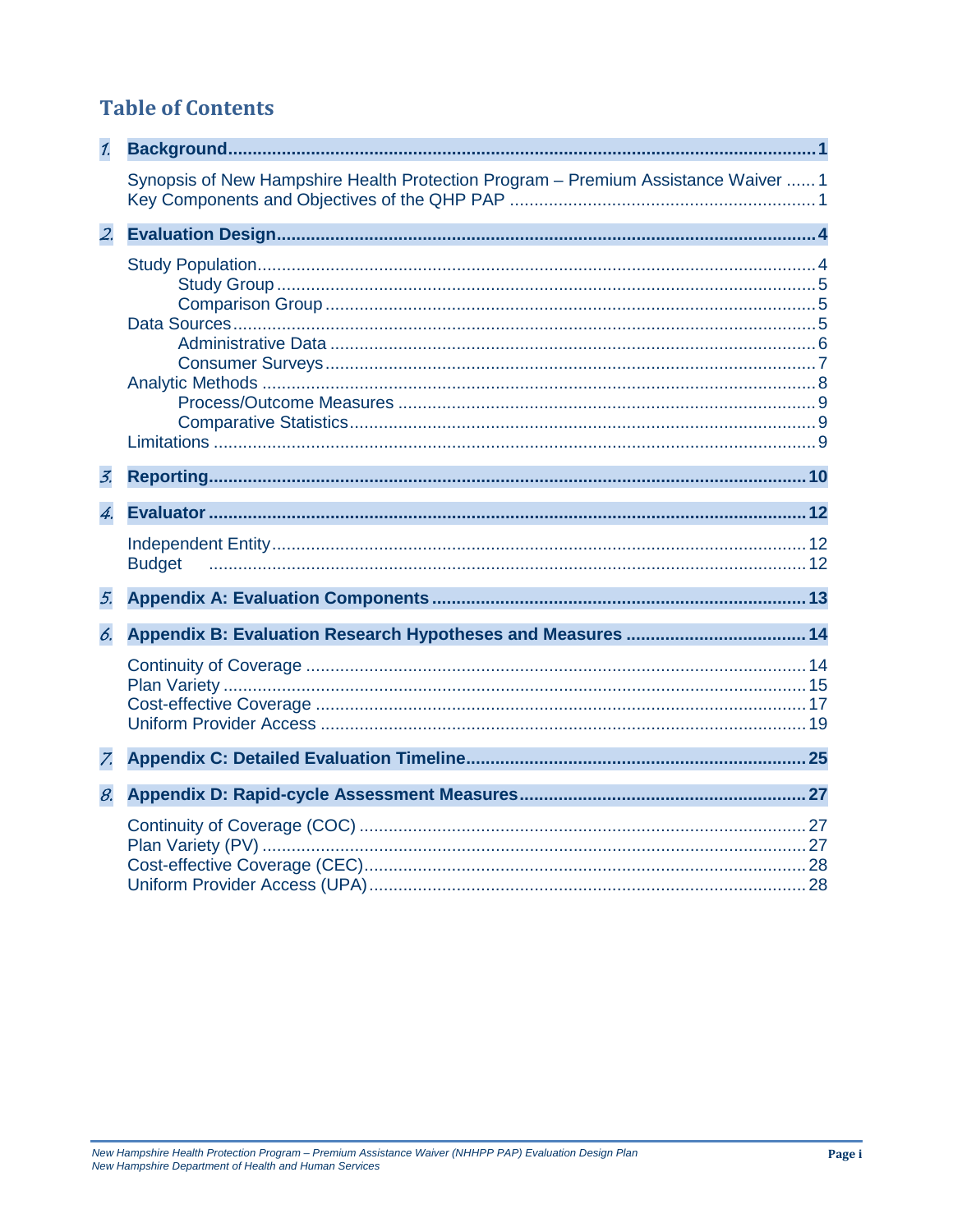# <span id="page-2-1"></span><span id="page-2-0"></span>**Synopsis of New Hampshire Health Protection Program – Premium Assistance Waiver**

On March 4, 2015, the New Hampshire Department of Health and Human Services (DHHS) received approval from the Center for Medicare & Medicaid Services (CMS) to develop the New Hampshire Health Protection Program's Premium Assistance Program component as an 1115 Medicaid Demonstration Waiver program. The New Hampshire Health Protection Program (NHHPP) includes three components: (1) a mandatory Health Insurance Premium Payment Program (HIPP) for individuals with access to cost-effective employer-sponsored insurance; (2) a bridge program to cover the new adult group in Medicaid managed care plans through December 31, 2015; and (3) a mandatory individual qualified health plan (QHP) premium assistance program (PAP) beginning on January 1, 2016.

In accordance with CMS' waiver requirement, DHHS must develop an evaluation plan for the NHHPP PAP Demonstration waiver no later than 90 days following waiver approval from CMS. The proposed PAP evaluation plan is built on monitoring both process and outcome performance measures that increase in number over the three years potentially available for the waiver due to data varying in collection, processing, and finalization cycles. This increase in available evaluation data over time means that the data available towards the end of 2016 (i.e., first year of the NHHPP PAP) will not be complete and should be considered a first approximation for the first set of monitoring measures, rather than definitive results.

Enrollment activities for the new adult population begins on November 1, 2015 at which time Medicaid eligible adults can enroll into health coverage under QHPs and receive premium assistance with coverage effective January 1, 2016. This Demonstration will sunset after December 31, 2016 consistent with the current legislative approval for the New Hampshire Health Protection Program pursuant to N.H. RSA 126-A:5, XXIII-XXV; it could continue for up to two additional years, through December 31, 2018, but only if the New Hampshire legislature authorizes the State to continue the Demonstration and the State provides notice to CMS, as described in the Special Terms and Conditions.<sup>[1](#page-2-3)</sup>

# <span id="page-2-2"></span>**Key Components and Objectives of the QHP PAP**

The NHHPP PAP Demonstration will assist the State in its goals to ensure:

- **1. Continuity of coverage—**For individuals whose incomes fluctuate, the Demonstration will permit continuity of health plans and provider networks;
- **2. Plan variety—**The Demonstration will encourage Medicaid Care Management carriers to offer QHPs in the Marketplace in order to retain Medicaid market share, and will encourage QHP carriers to seek Medicaid managed care contracts;

<span id="page-2-3"></span> <sup>1</sup> Special Terms and Conditions (STC) Document #11-W-00298/1.

*New Hampshire Health Protection Program – Premium Assistance Waiver (NHHPP PAP) Evaluation Design Plan New Hampshire Department of Health and Human Services*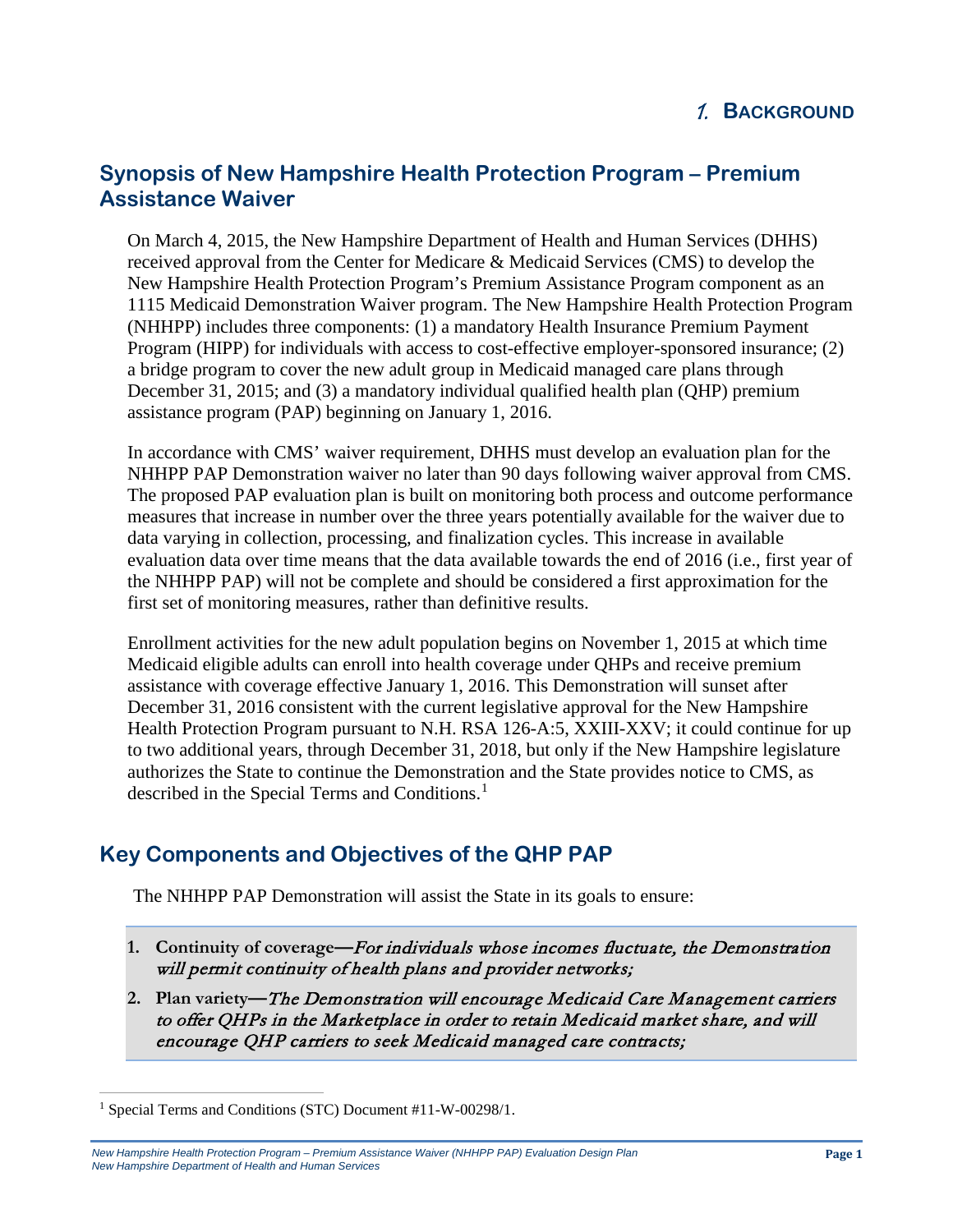- **3. Cost-effective coverage—**The premium assistance approach will increase QHP enrollment and result in greater economies of scale and competition among QHPs; and
- **4. Uniform provider access—**The State will evaluate access to primary, specialty, and behavioral health care services for beneficiaries in the Demonstration to determine if it is comparable to the access afforded to the general population in New Hampshire.

New Hampshire's Demonstration evaluation will include an assessment of the following research hypotheses that address the four goals just described:<sup>[2](#page-3-0)</sup>

- 1. Premium assistance beneficiaries will have equal or fewer gaps in insurance coverage.
- 2. Premium assistance beneficiaries will maintain continuous access to the same health plans, and will maintain continuous access to providers.
- 3. Premium assistance beneficiaries, including those who become eligible for Exchange Marketplace coverage, will have equal or fewer gaps in plan enrollment, equal or improved continuity of care, and resultant equal or lower administrative costs.
- 4. The Demonstration could lead to an increase in plan variety by encouraging health plans in the Medicaid Care Management Program to offer QHPs in the Marketplace in order to retain Medicaid market share, and encouraging QHP carriers to seek Medicaid managed care contracts. This dual participation in the Medicaid Care Management Program and the Marketplace could afford beneficiaries seamless coverage during times of transition either across eligibility groups within Medicaid or from Medicaid to the Marketplace, and could increase the selection of plans for both Medicaid and Marketplace enrollees.
- 5. Premium assistance beneficiaries will have equal or lower non-emergent use of emergency room services.
- 6. Premium assistance beneficiaries will have equal or lower rates of potentially preventable emergency department and hospital admissions.
- 7. The cost for covering Premium Assistance beneficiaries will be comparable to what the costs would have been for covering the same expansion group in New Hampshire Medicaid in accordance with STC #69 on determining cost-effectiveness and other requirements in the evaluation design as approved by CMS.
- 8. Premium assistance beneficiaries will have equal or better access to care, including primary care and specialty physician networks and services.
- 9. Premium assistance beneficiaries will have equal or better access to preventive care services.
- 10. Premium assistance beneficiaries will report equal or better satisfaction in the care provided.

<span id="page-3-0"></span> $\overline{a}$ 

<sup>&</sup>lt;sup>2</sup> Reordered from STC #69.1 i-xii to correspond with the content and ordering of four goals of the waiver, delineated on pages 2-3 of the Special Terms and Conditions document (pa\_termsandconditions.pdf), and consistent with Appendices A, B, and D.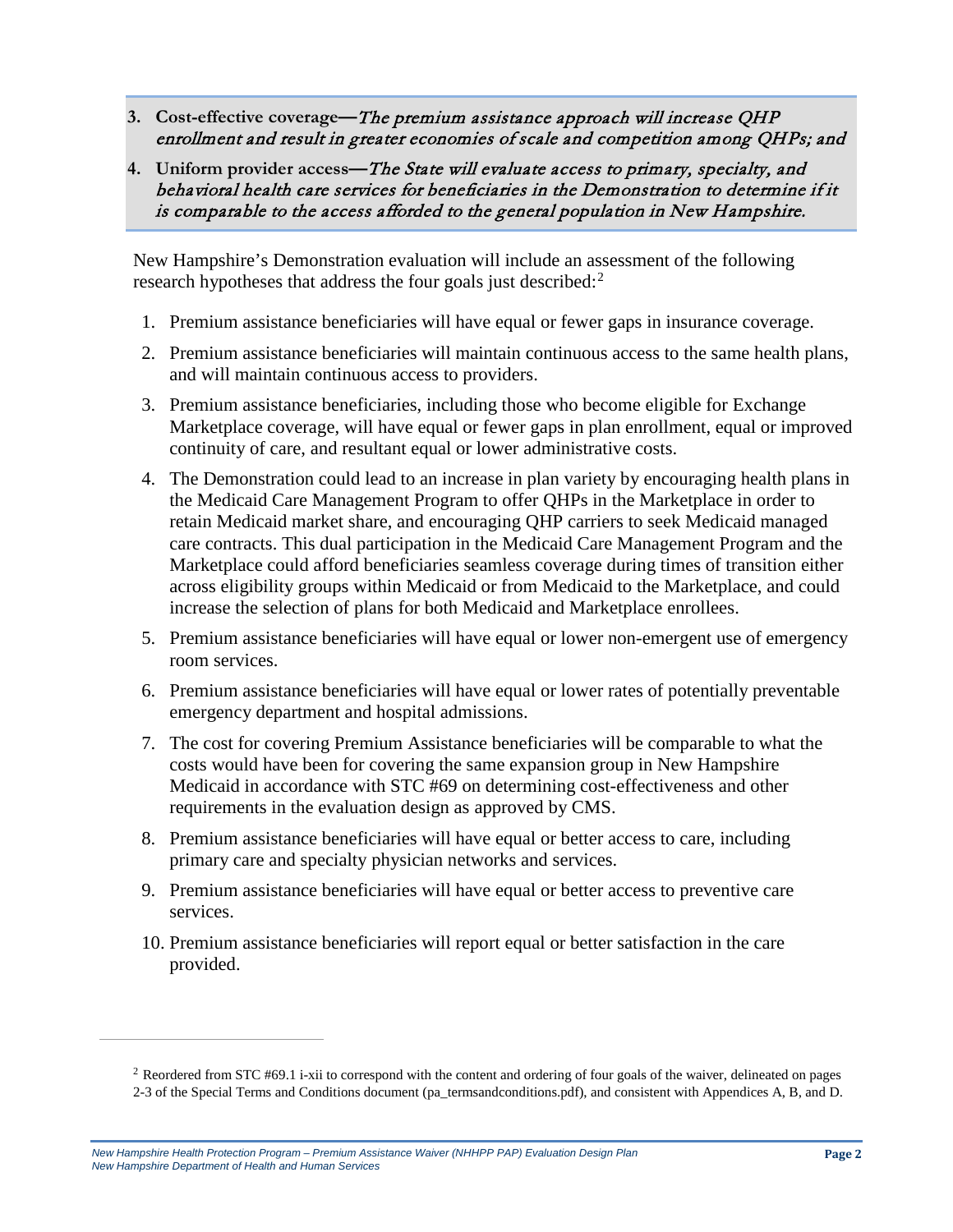- 11. Premium assistance beneficiaries who are young adults eligible for Early and Periodic Screening, Diagnosis and Treatment (EPSDT) benefits will have at least as satisfactory and appropriate access to these benefits.
- 12. Premium assistance beneficiaries will have appropriate access to non-emergency transportation.

The evaluation design, taking into account the four goals and 12 hypotheses outlined above, considers through its performance measures and analysis plan the coverage for the following dimensions of access and quality, as shown in Appendix A:

- Comparisons of provider networks;
- Consumer satisfaction and other indicators of consumer experience;
- Provider experience; and
- Evidence of equal or improved access and quality across the continuum of coverage and related health outcomes.

Each of these four aspects of access and quality is associated with specific measures tied to the 12 research hypotheses and are listed in Appendix A. Appendix A illustrates the relationship between the research hypotheses and Demonstration goals, while Appendix B addresses the specific measures used to evaluate each of the 12 research hypotheses.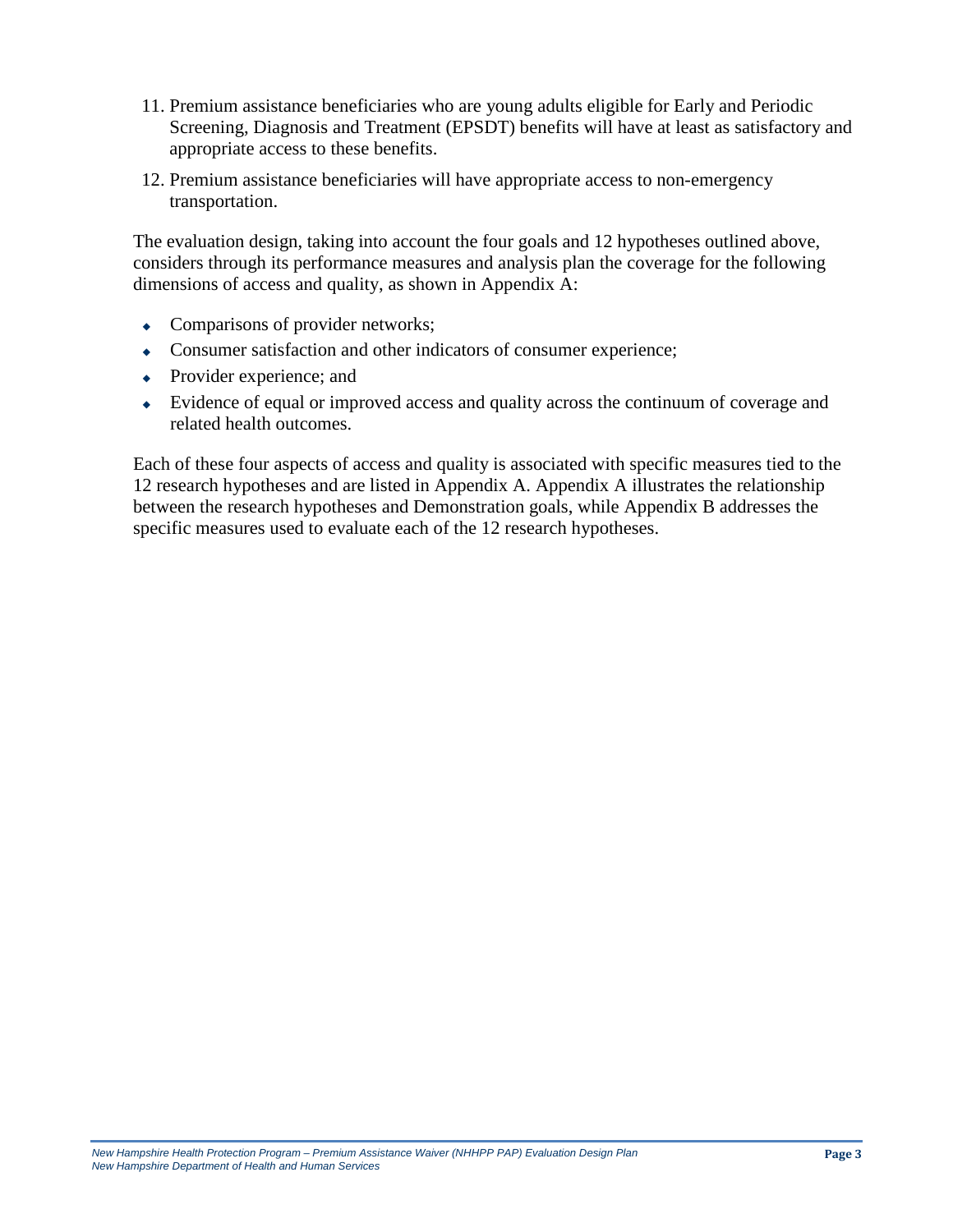## 2. **EVALUATION DESIGN**

<span id="page-5-0"></span>The core purpose of the evaluation is to determine the costs and effectiveness of the NHHPP PAP, when considered in its totality, and taking into account both initial and longer term costs and other impacts such as improvements in service delivery and health outcomes. The evaluation will explore and explain the effectiveness of the Demonstration for each research hypothesis, including total costs in accordance with the evaluation design as approved by CMS. As shown in Appendix B, each research hypothesis includes one or more evaluation measures. Wherever feasible, each measure will be in a standardized form comparable to and compared against national values.

Included in the evaluation will be examinations of NHHPP PAP performance on a set of access and clinical quality measures against a comparable population in the New Hampshire Medicaid Care Management Program. These measures will be taken from the list of required data fields for the claims submitted by each QHP for each PAP recipient. The State will compare costs (i.e., total, administrative, and medical) under the NHHPP Premium Assistance Demonstration to costs of what would have happened under a traditional Medicaid expansion. This comparison will include an evaluation of provider rates, healthcare utilization and associated costs, and administrative expenses. The State will assess access and quality for the NHHPP PAP beneficiaries and Medicaid beneficiaries in managed care to ensure appropriate services are provided to the PAP beneficiaries. Moreover, to the extent possible, component contributions to changes in access and quality and their associated levels of investment in New Hampshire will be determined and compared to improvement efforts undertaken in other delivery systems.<sup>[3](#page-5-2)</sup> If needed, sequential cross-sectional and longitudinal analyses will be used, depending on the underlying stability of the information across years and the specific research hypothesis being addressed.

The operational details for the PAP evaluation are contained in the following four appendices:

- $\triangle$  Appendix A Evaluation Components
- ♦ Appendix B Research Hypotheses, Groups, and Associated Methodologies
- $\triangle$  Appendix C Milestones and Timeline
- ♦ Appendix D Rapid Cycle Assessment Measures

Before addressing the 12 research hypotheses and associated measures, the next section of the PAP evaluation plan defines the study and comparison groups, data sources, analytic methods, and limitations to the evaluation of the PAP Demonstration.

# <span id="page-5-1"></span>**Study Population**

The study population consists of all beneficiaries covered under Title XIX of the Social Security Act in the State of New Hampshire from 19 years through 64 years of age who are not

<span id="page-5-2"></span><sup>&</sup>lt;sup>3</sup> To access and utilize administrative cost information, the non-encounter cost information will be generated by the State and provided to the evaluation contractor, as needed.

*New Hampshire Health Protection Program – Premium Assistance Waiver (NHHPP PAP) Evaluation Design Plan New Hampshire Department of Health and Human Services*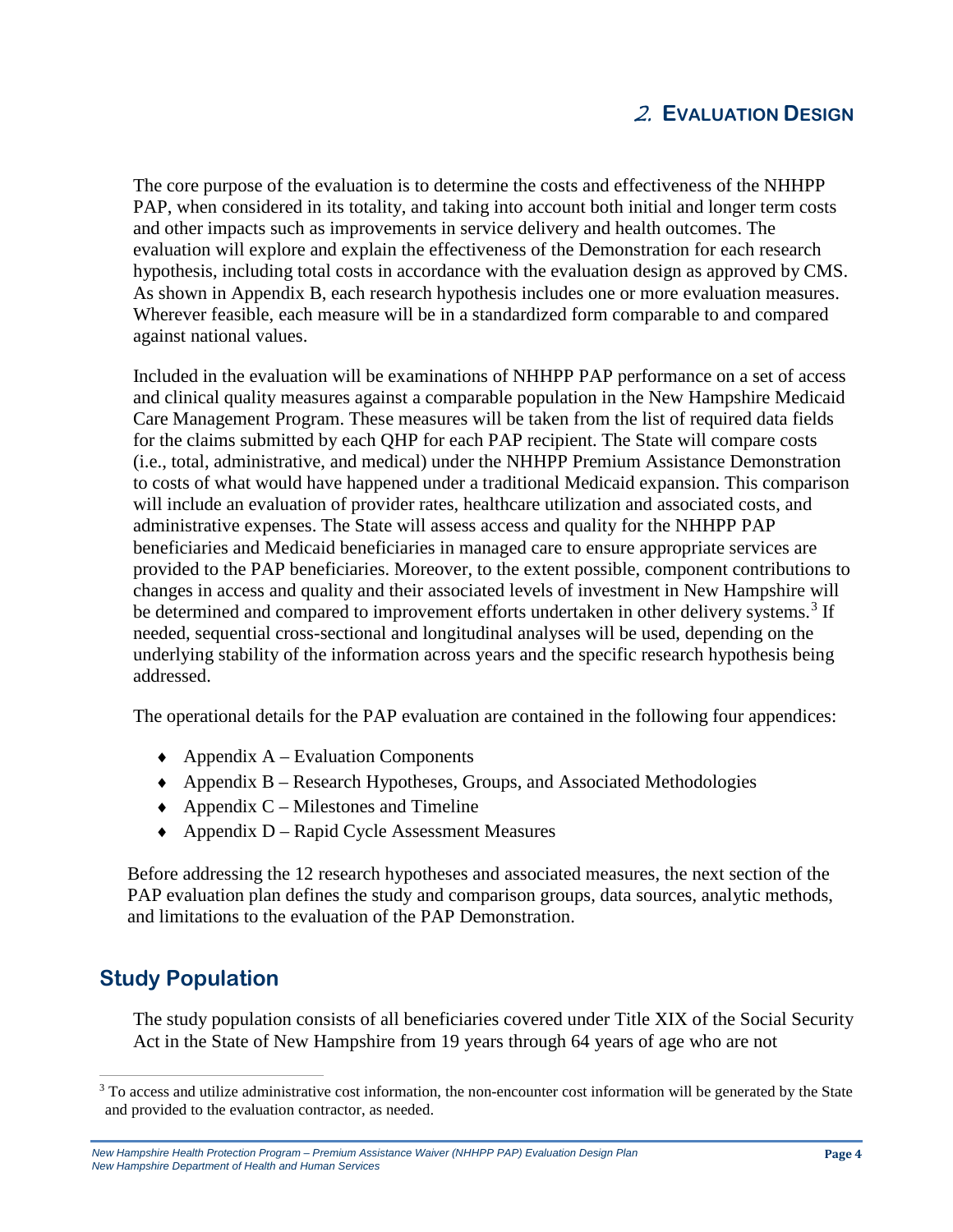medically frail, incarcerated, or enrolled in cost-effective employer sponsored insurance. [4](#page-6-3) This study population will be divided into two groups to operationalize the evaluation—i.e., the study group and the comparison group.

#### <span id="page-6-0"></span>*Study Group*

The study group is the NHHPP PAP group and consists of beneficiaries covered under Title XIX of the Social Security Act who are either:

- 1) Childless adults between the ages from 19 through 64 with incomes at or below 133 percent of the federal poverty level who are neither enrolled in (nor eligible for) Medicare, not incarcerated, not medically frail, or not eligible for cost-effective employer sponsored insurance or
- 2) Parents between the ages of 19 through 64 with incomes between 38 percent (for nonworking parents) or 47 percent (for working parents) and 133 percent of the Federal Poverty Level and who are neither enrolled in (nor eligible for) Medicare, not incarcerated, not medically frail, or not eligible for cost-effective employer sponsored insurance

The NHHPP PAP membership is estimated to contain approximately 4[5](#page-6-4),000 beneficiaries.<sup>5</sup>

#### <span id="page-6-1"></span>*Comparison Group*

The comparison group consists of all Title XIX beneficiaries in the State in parent/caretaker eligibility groups from 19 through 64 years of age who are not in the study group, not disabled, or incarcerated, and who are enrolled in a Managed Care Organization (MCO). The comparison group is estimated to contain about 15,000 beneficiaries.<sup>[6](#page-6-5)</sup>

# <span id="page-6-2"></span>**Data Sources**

DHHS and its evaluation contractor will use multiple sources of data to assess the 12 research hypotheses. The data collected will include both administrative and survey-based data. Administrative data sources include information extracted from DHHS's Medicaid Management Information System (MMIS), the State's Comprehensive Health Care Information System (CHIS), and the State's All-payer Hospital database. The three data sources are used to collect, manage, and maintain Medicaid recipient files (i.e., eligibility, enrollment, and demographics), fee-for-service (FFS) claims, and managed care encounter data. These data bases serve as central repositories for significant portions of the data DHHS will use to mine, collect, and query while addressing the 12 research hypotheses. DHHS and its evaluation

<span id="page-6-3"></span> <sup>4</sup> Coverage and delivery of benefits to eligible members are consistent with section 1902(a)(10)(A)(i)(VIII) of the Act and 42 CFR Section 435.119.

<span id="page-6-4"></span><sup>5</sup> New Hampshire Health Protection Program Premium Assistance. New Hampshire Department of Health and Human Services. http://www.dhhs.nh.gov/pap-1115-waiver/documents/final-waiver-app-11202014.pdf , Page 9 of 146. Last accessed on May 28, 2015.

<span id="page-6-5"></span><sup>6</sup> Email from Andrew Chalsma, Office of Medicaid Business and Policy, New Hampshire Department of Health and Human Services to Debra L. Chotkevys, Director, Professional Services, Health Services Advisory Group, Inc., on May 27, 2015.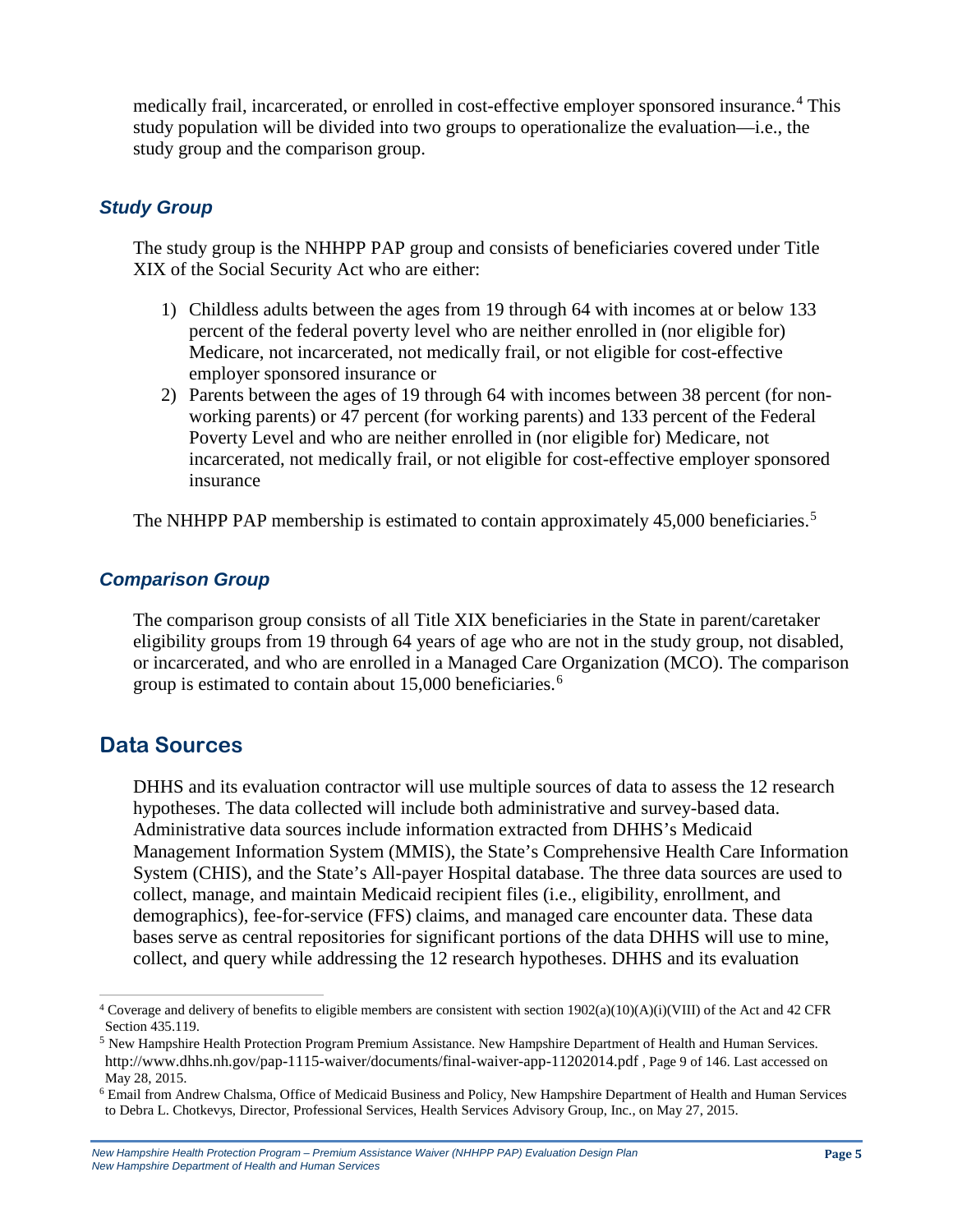vendor will work together with key data owners to ensure the appropriate data use agreements are in place to obtain the data. Data sharing Memorandums of Understandings (MOU) will be initiated with entities to allow access to and use of Medicaid claims and encounters, member demographics and eligibility/enrollment, and provider data.

#### <span id="page-7-0"></span>*Administrative Data*

New Hampshire's Demonstration evaluation offers an opportunity to synthesize information from several data sources to determine the impact of the NHHPP PAP. The administrative data sources—i.e., CHIS, MMIS (including member, provider, and enrollment data), the All-payer Hospital databases—are necessary to address the 12 research hypothesis outlined in the evaluation design. Each measure (see Appendix B) associated with each research hypothesis lists the data source(s) used in addressing it. Three key fields that must be present to conduct the evaluation include the date of birth (for defining the study populations and some individual measures), a flag to identify whether a Medicaid recipient is enrolled in the PAP, and a flag to identify if the recipient is in a traditional Medicaid managed care.

Use of FFS claims and managed care encounters will be limited to final, paid status claims/ encounters. Interim transaction and voided records will be excluded from all evaluations, because these types of records introduce a level of uncertainty (from matching adjustments and third party liabilities to the index claims) that can impact reported rates.

#### **CHIS**

"The New Hampshire Comprehensive Health Care Information System (CHIS) was created by NH statute to make health care data 'available as a resource for insurers, employers, providers, purchasers of health care, and State agencies to continuously review health care utilization, expenditures, and performance in New Hampshire and to enhance the ability of New Hampshire consumers and employers to make informed and cost-effective health care choices.'"[7](#page-7-1) The same legislation that created the CHIS also enacted statutes that mandated health insurance carriers to submit encrypted health care claims data and Health Employer Data and Information Set  $(HEDIS<sup>®8</sup>)$  $(HEDIS<sup>®8</sup>)$  $(HEDIS<sup>®8</sup>)$  data to the State. As a result, CHIS data will be useful in calculating several of the measures used in the Demonstration evaluation.

#### **MMIS**

Not all data required for the evaluation will be in the CHIS database. As such, access to Medicaid claims and encounters will be required to optimize the information available to calculate the various measures. In general, Medicaid encounters are received and processed by the State's fiscal agent on a weekly basis with a historical 'run-out' of three months. In addition to service utilization data, the NHHPP PAP evaluation will require access to supplemental Medicaid data contained in the State's MMIS—e.g., member demographics, eligibility/enrollment, and provider information.

<span id="page-7-2"></span><span id="page-7-1"></span><sup>&</sup>lt;sup>7</sup> New Hampshire Comprehensive Health Care Information System. https://nhchis.com, Last accessed on May 26, 2015. <sup>8</sup> HEDIS<sup>®</sup> is a registered trademark of the National Committee for Quality Assurance (NCQA).

*New Hampshire Health Protection Program – Premium Assistance Waiver (NHHPP PAP) Evaluation Design Plan New Hampshire Department of Health and Human Services*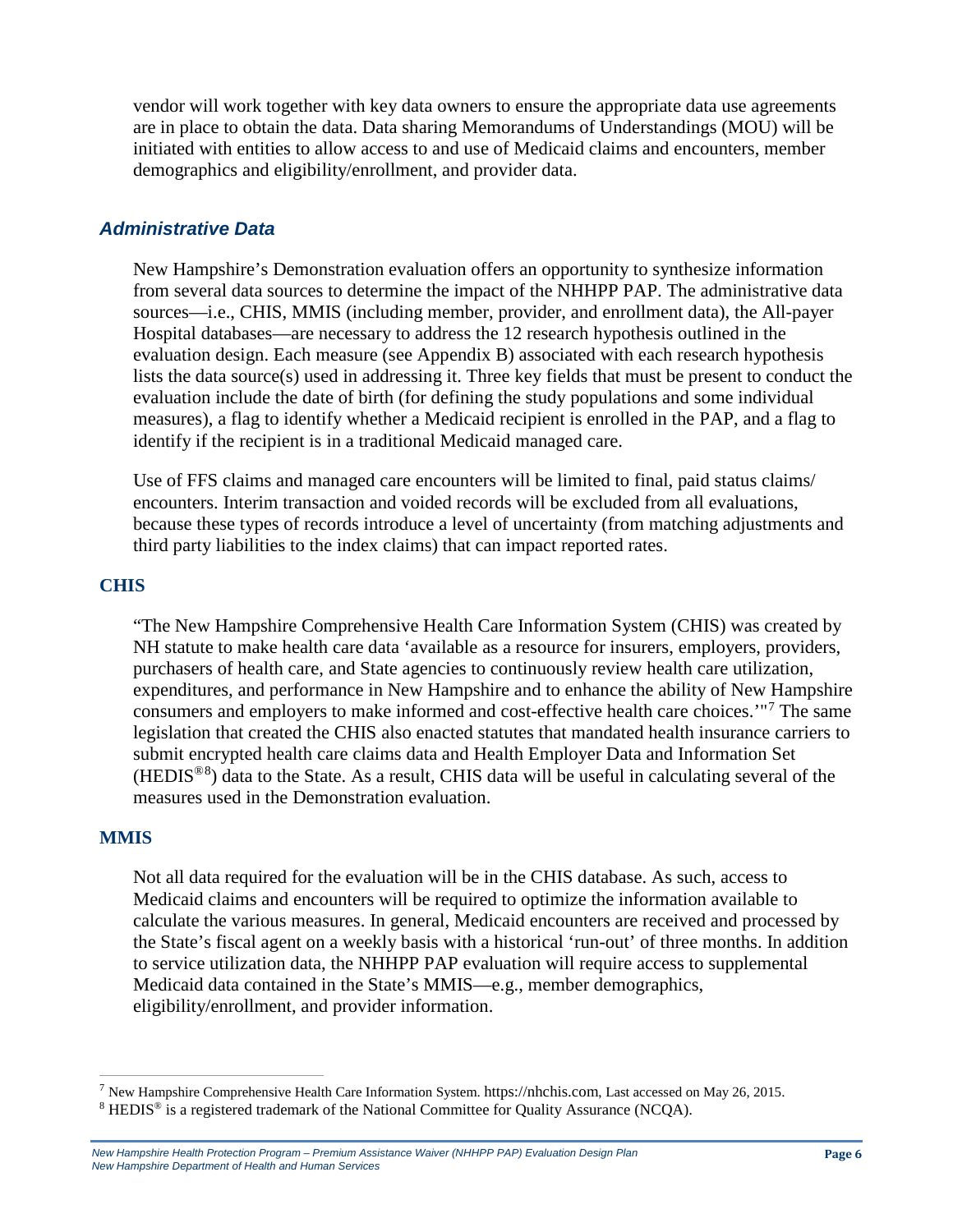**Member Demographics**—Member data are used to assess member age, gender, and other demographic and economic information required for the calculation of specific measures. For example, member demographics are used to determine member's age in order to define the comparison group relative to the distribution of the population in the study group. Additionally, fields such as gender will be used for the prenatal and postpartum measures. Finally, key financial data will be used when assessing gaps in coverage.

**Eligibility/Enrollment**—The eligibility/enrollment file will also be used create the study and comparison groups, as well as the assessment of health insurance and enrollment gaps.

**Provider**—Provider data, such as office location and specialty, will be used to assess the availability of services for both study and comparison groups.

#### **All-payer Hospital Data**

All-payer Hospital Data will be used to generate baseline data on new enrollees to the NHHPP PAP. As newly enrolled members, data for this population will not be available in other State data sources since many of the NHHPP PAP beneficiaries will be new to Medicaid.

#### <span id="page-8-0"></span>*Consumer Surveys*

Consumer surveys (including the Consumer Assessment of Health Care Providers and Systems [CAHPS<sup>®[9](#page-8-1)</sup>]) will be used to assess satisfaction with provided health care services. Further, instruments such as CAHPS will be adapted by including specific survey items designed to elicit information that address research hypotheses regarding members' continuity of health care coverage and health plan market diversity.

Specifically, the State will work with New Hampshire's CAHPS vendor and seek approval from NCQA to supplement its annual CAHPS administration to include three evaluation-specific questions. These questions will be designed to capture elements of the waiver STCs that cannot be addressed through administrative data or currently collected survey items. These three items will address the following concepts:

- 1) Continuity in member health insurance coverage—research hypothesis 1 states that premium assistance beneficiaries will have equal or fewer gaps in health insurance coverage.
- 2) Continuous access to the same health plan—research hypothesis 2 states that premium assistance beneficiaries will have access to the same health plans and maintain continuous access to the same providers.
- 3) Continuity in plan enrollment—research hypothesis 3 states that premium assistance beneficiaries will have equal or fewer gaps in plan enrollment leading to equal or greater continuity of care.

In choosing the potential responses for each of the three questions being proposed, the response categories will mimic other response categories used on the CAHPS form, such as the degree of respondent agreement with a statement or a Yes/No response. The final wording for each of the

<span id="page-8-1"></span> <sup>9</sup> CAHPS® is a registered trademark of the Agency for Healthcare Research and Quality (AHRQ).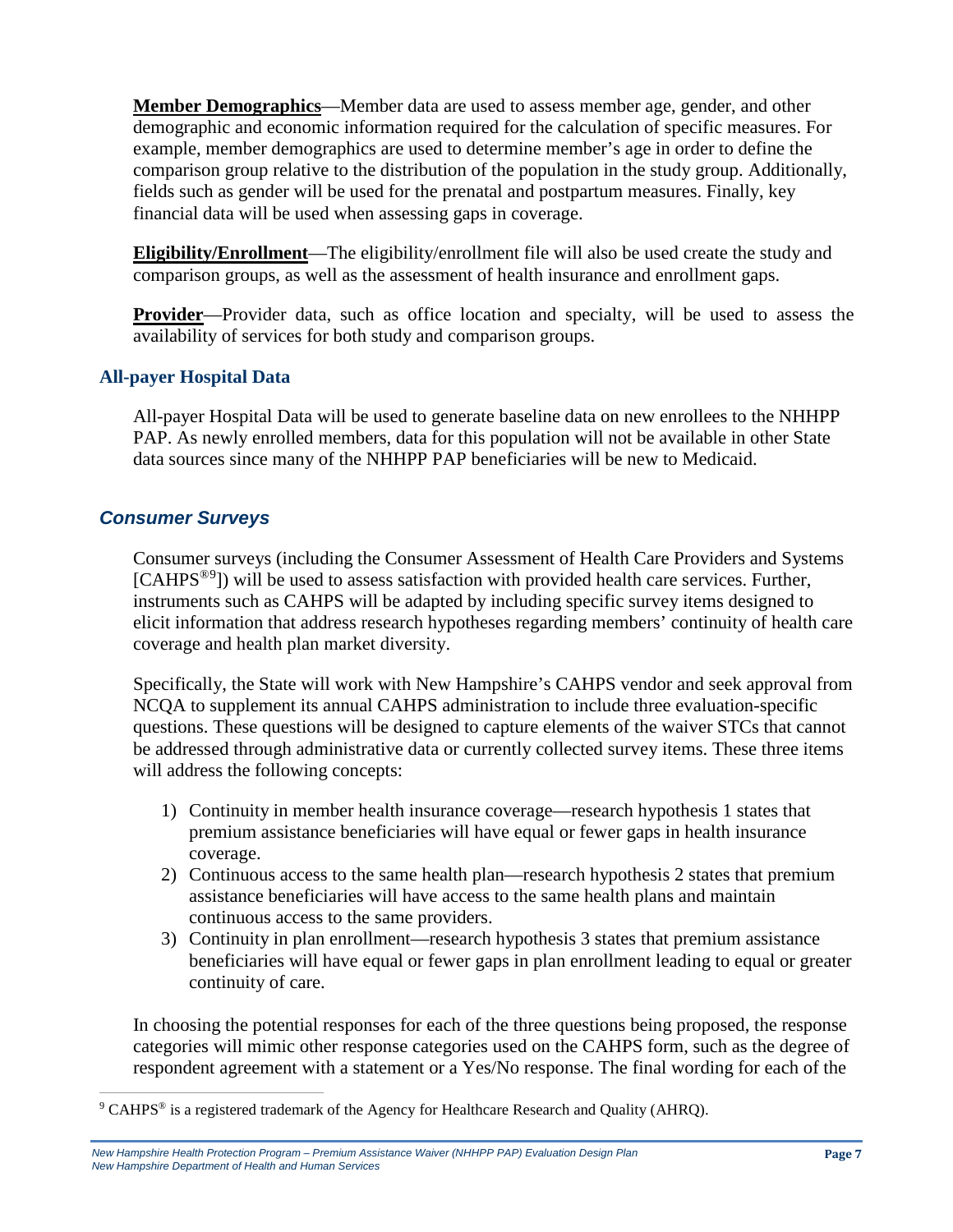proposed items will be submitted to NCQA for review after collaboration with the State and its CAHPS vendor.

The CAHPS vendor is aware that the State is interested in comparing its Medicaid populations. For 2015, the CAHPS vendor has already prepared separate surveys for the NHHPP population and for the traditional Medicaid population. If the evaluation continues in successive years, the vendor will also separate the Medicaid population into three groups making the comparisons in this evaluation possible--i.e., the traditional managed care group, the NHHPP group, and the NHHPP PAP group.

## <span id="page-9-0"></span>**Analytic Methods**

The evaluation reporting will meet traditional standards of scientific and academic rigor, as appropriate and feasible for each aspect of the evaluation, for the evaluation design, data collection and analysis, and the interpretation and reporting of findings. The Demonstration evaluation will use the best available data, will use controls and adjustments where appropriate and available, and will report the limitations of data and the limitations' effects on interpreting the results. Lastly, the evaluation will discuss the generalizability of results in the context of the limitations.

The main analytic method to assess whether the beneficiaries in the NHHPP PAP are doing as well or better than Medicaid beneficiaries in the traditional Medicaid managed care program on the various measures in the evaluation is through the use of the t-test. The t-test can be used for both pre-post single group methods of assessment as well as for cross-sectional comparisons of two groups, as is most often done for the waiver evaluation.

The t-test is adaptable with modern software, such as SAS or SPSS, to violations of the equal variance assumption by using the unequal variance option in the procedure, as needed. This feature of the t-test is important because of the potential for size difference between the two groups when using administrative data. The study group is likely to be up to three times larger in size than the comparison group and, therefore, have a potential difference in its variance estimate. Accommodating different group variance ensures the validity of the results of the evaluation.

For pre-post testing of a single group, as might be needed for some of the measures, the t-test is also appropriate and similarly flexible. In this type of analysis, the members of the group function as their own controls, both in longitudinal analyses and in sequential cross-sectional analyses. If situations occur where changes in the study group are compared to changes in the comparison group, the z-test will be used.

When the univariate t-test (or z-test) is not sufficient, frequently due to the need to risk-adjust, multiple regression analysis will be used to determine a group difference through the grouping variable in the model. This method has a long history of generating empirically robust results when the evaluation model is correctly specified. The evaluation contractor will utilize clinical subject matter experts (SMEs) when building multivariate models and the identification of control variables.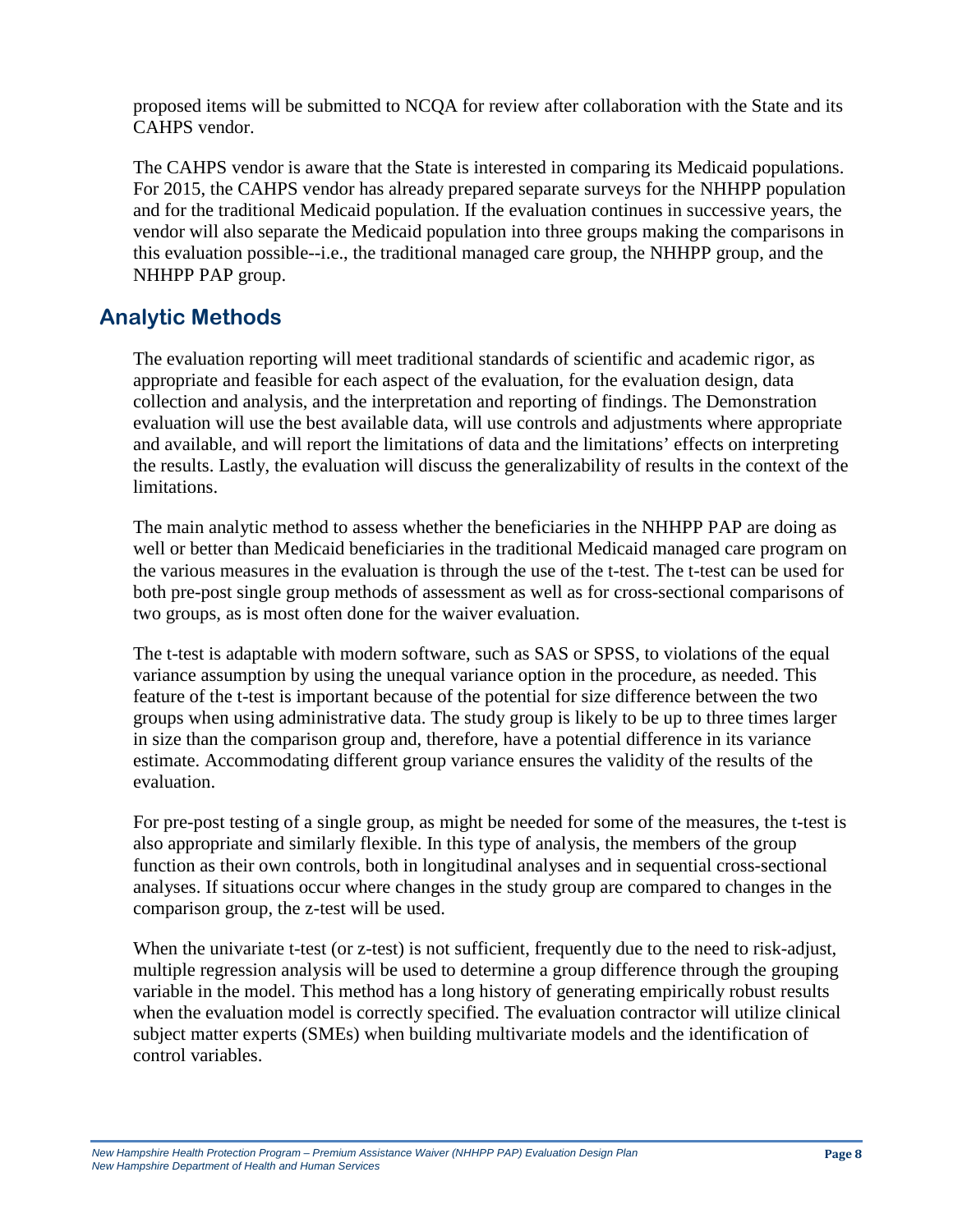#### <span id="page-10-0"></span>*Process/Outcome Measures*

When possible, process measures will be used since they do not require any form of risk adjustment beyond eligibility. The reason is related to the nature of process measures in that the 'processes' are required for anyone who meets the inclusion and exclusion criteria for the measure. Theoretically, a process measure should be able to reach 100 percent among the eligible populations.

Outcome measures often require some form of risk adjustment or stratification. Certain demographic characteristics must be stratified for CMS reporting, such as race, rather than used as a risk-adjustment variable in a multivariate model. Where necessary, multivariate models will be used for risk-adjusting outcome variables, but stratification will be used when required.

#### <span id="page-10-1"></span>*Comparative Statistics*

The t-tests (and z-tests where appropriate) will be used to assess whether any differences found between the study and comparison groups are statistically significant (i.e., unlikely to have occurred in the data through random chance alone). The traditionally accepted risk of error ( $p \le$ .05) will be used for all comparisons. If risk adjustment is used, p-values will be generated through multiple regression analysis and assessed against the same critical p-value.

### <span id="page-10-2"></span>**Limitations**

The limitations surrounding this evaluation center on the lack of truly comparative data for the NHHPP PAP members for outcome variables in the first year of the Demonstration beyond the All-payer Hospital data. When a new and empirically different group is added to Medicaid, there is often no comparison group with data to assess potential programmatic differences between the new group and the effects of joining the ongoing Medicaid program, instead. As a result, assumptions on comparability are sometimes made that lack empirical evidence for support or that have somewhat inconsistent evidence of comparability.

Additionally, little or no data will exist in sufficient time for the New Hampshire legislature to decide whether it will continue the NHHPP PAP past its first year of operation. This situation will require the State legislature to make program decisions without the knowledge and support of the first annual evaluation of the program, or from the interim evaluation conducted after full implementation of the Demonstration.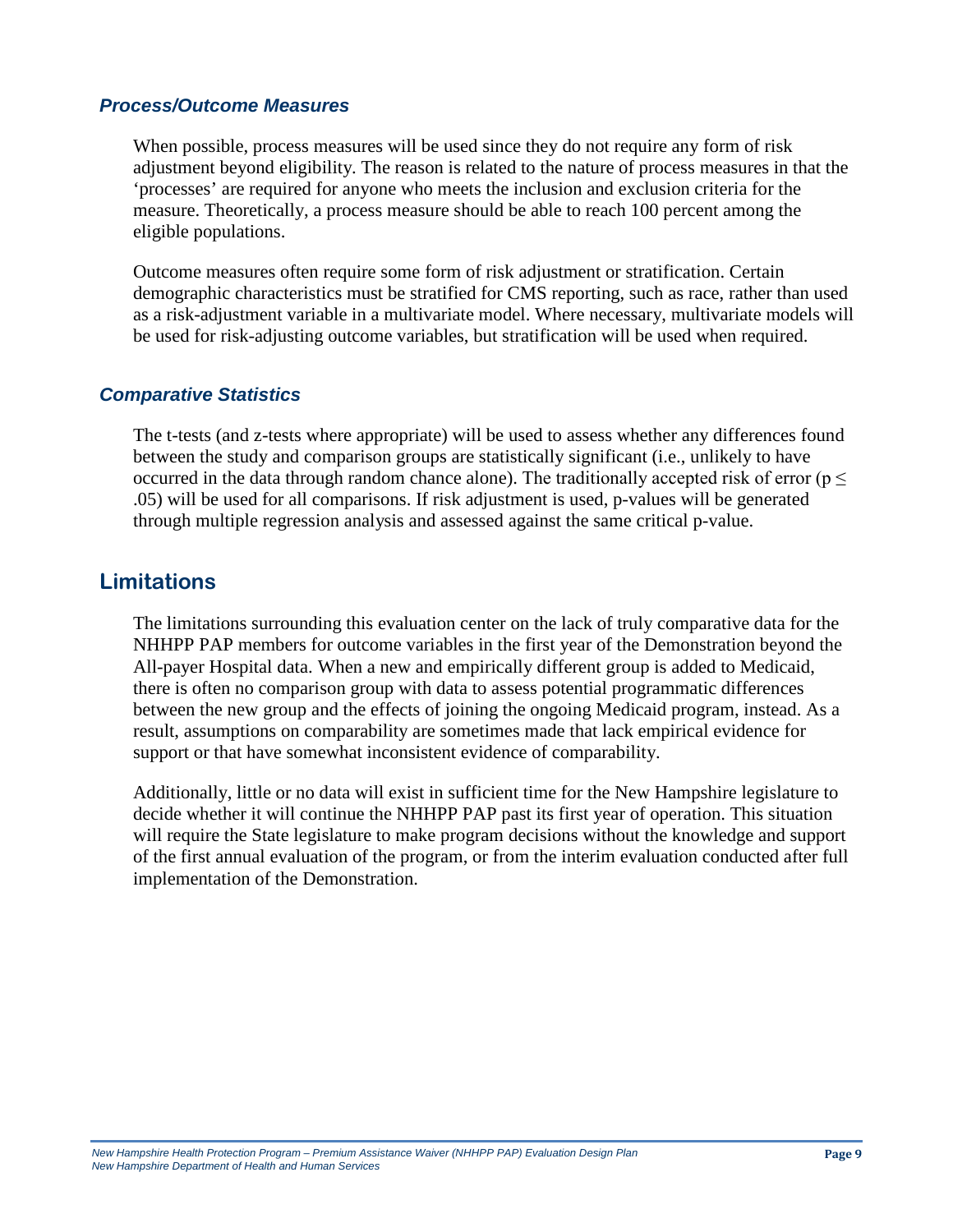<span id="page-11-0"></span>Following its annual evaluation of the NHHPP PAP and subsequent synthesis of the results, DHHS and its evaluation vendor will prepare a report of the findings and how the results compare to the research hypotheses. Both the interim annual reports and the final summative evaluation report will be produced in alignment with STCs and the schedule of deliverables listed in Table 1 below. (See Appendix C for a detailed timeline.)

| Table 1-Schedule of Deliverables for the NHHPP PAP Waiver Evaluation                                      |                              |  |
|-----------------------------------------------------------------------------------------------------------|------------------------------|--|
| <b>Deliverable</b>                                                                                        | <b>Date</b>                  |  |
| <b>NHHPP PAP Evaluation Design (STC #66)</b>                                                              |                              |  |
| DHHS submits PAP Waiver Evaluation Methodology to CMS                                                     | 6/4/2015                     |  |
| DHHS to post PAP Waiver Evaluation Methodology on the State's website<br>for public comment               | 6/4/2015                     |  |
| DHHS to post final approved Evaluation Design on the State's website within<br>30 days of approval by CMS | On or before<br>10/15/2015   |  |
| DHHS presentation to CMS on approved Evaluation Design (STC #73)                                          | As Requested                 |  |
| <b>Demonstration Year 1</b>                                                                               |                              |  |
| Quarterly: DHHS to report progress of Demonstration to CMS (STC #82)                                      | 30 days after the<br>quarter |  |
| Quarterly: Expenditure Reports Using CMS-64 forms                                                         | 30 days after the<br>quarter |  |
| <b>Quarterly: Report of Member Months</b>                                                                 | 30 days after the<br>quarter |  |
| Preliminary Summative Evaluation Report (STC #71)                                                         | 6/29/2017                    |  |
| Final Summative Evaluation Report (STC #71)                                                               | 12/31/17                     |  |
| DHHS presentation to CMS on Final Summative Evaluation Report (STC<br>#73)                                | As Requested                 |  |

Each evaluation report will present findings in a clear, accurate, concise, and timely manner. At minimum, all written reports will include the following six sections: Executive Summary, Demonstration Description, Study Design, Findings and Conclusions, Policy Implications, and Interactions with Other State Initiatives. Specifically, the reports will address the following:

- 1) The **Executive Summary** concisely states the goals for the Demonstration, the evaluation questions and hypotheses tested in the report, and updates on questions and hypotheses scheduled for future reports. In presenting the key findings, budget neutrality and cost-effectiveness will be placed in the context of policy-relevant implications and recommendations.
- 2) The **Demonstration Description** section focuses on programmatic goals and strategies, particularly related to budget neutrality and cost-effectiveness. The section succinctly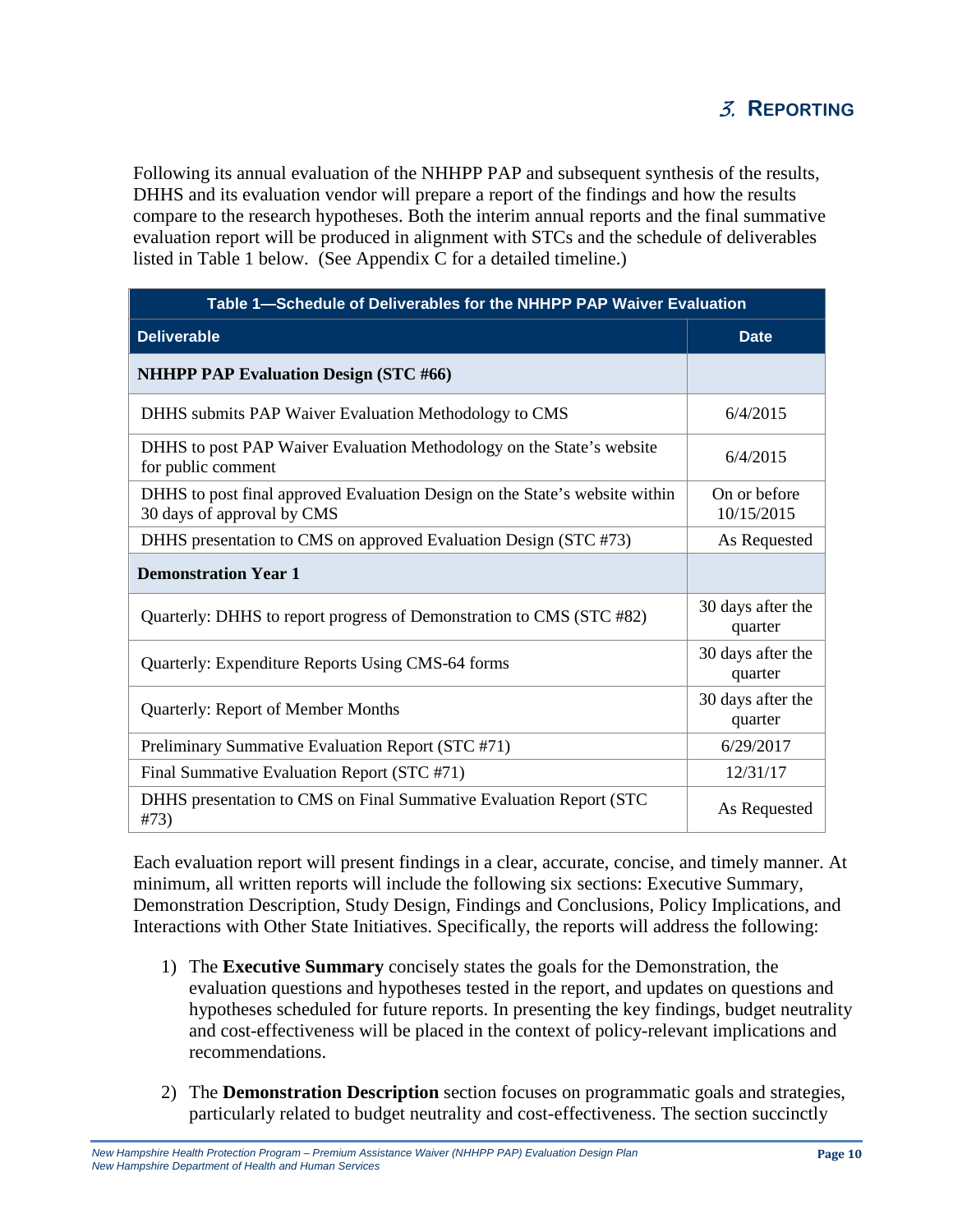traces the development of the program from the recognition of need to the present degree of implementation.

- 3) The **Study Design** section contains much of new information in the report. Its five sections include: evaluation design with the 12 research hypotheses and associated measures, along with the type of study design; impacted populations and stakeholders; data sources that include data collection field, documents, and collection agreements; analysis techniques with controls for differences in groups or with other State interventions, including sensitivity analyses when conducted; and limitations for the study.
- 4) The **Findings and Conclusions** section is a summary of the key findings and outcomes. The section focuses on cost-effectiveness, along with the successes, challenges, and lessons learned from the implementation of the Demonstration.
- 5) The **Policy Implications** section contains the policy-relevant and contextually appropriate interpretations of the conclusions. This section includes the existing and expected impact of the Demonstration within the health delivery system in the State in the context of the implications for State and federal health policy, including the potential for successful strategies to be replicated in other State Medicaid programs.
- 6) The **Interactions with Other State Initiatives** section contains a discussion of this Demonstration within an overall Medicaid context and consideration for the long-range planning efforts by the State. This discussion includes the interrelations between the Demonstration and other aspects of the State's Medicaid program, including interactions with other Medicaid waivers, the State Innovation Models (SIM) award, and other federal awards affecting service delivery, health outcomes, and the cost of care under Medicaid.

All reports, including the Evaluation Design, will be posted on the State Medicaid Website within 30 days of the approval of each document to ensure public access to evaluation documentation and to foster transparency. DHHS will notify CMS prior to publishing any results based on Demonstration evaluation for CMS' review and approval. The reports' appendices present more granular results and supplemental findings. The State will work with CMS to ensure the transmission of all required reports and documentation occurs within approved communication protocols.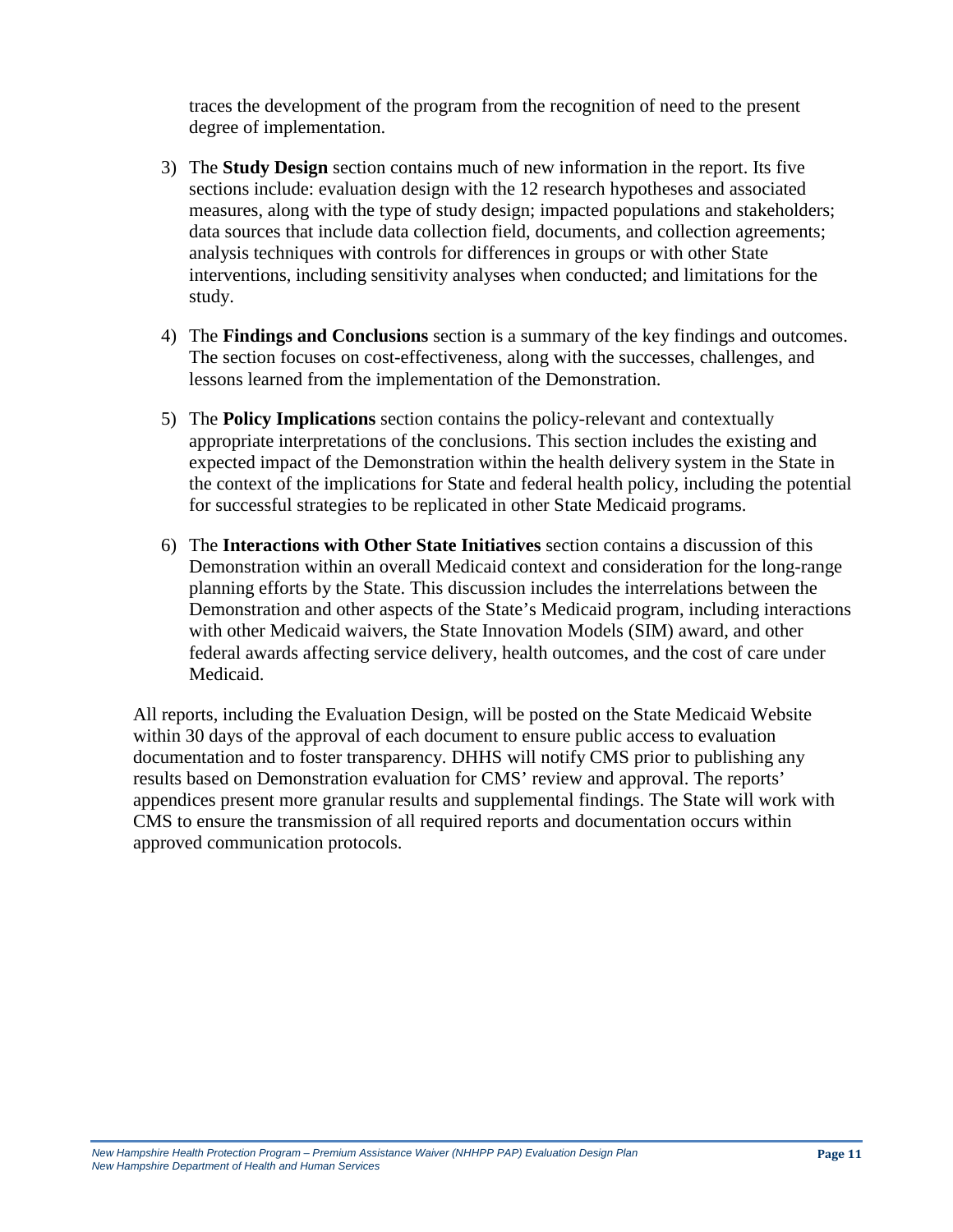

## <span id="page-13-1"></span><span id="page-13-0"></span>**Independent Entity**

Based on State protocols, DHHS will follow established policies and procedures to acquire an independent entity or entities to conduct the NHHPP PAP Demonstration evaluation. The State will either undertake a competitive procurement for the evaluator or will contract with entities that have an existing contract relationship with the State. An assessment of potential vendors' experience, knowledge of State programs and populations, and resource requirements will determine selection of the final candidate, including steps to identify and/or mitigate any conflicts of interest.

## <span id="page-13-2"></span>**Budget**

Outlined below is a preliminary budget proposal for the conducting the Demonstration evaluation. Upon selection of an evaluation vendor, a final budget will be prepared in collaboration with the selected independent entity. Table 2 summarizes the total estimated costs for the study broken out by direct project costs (including direct labor and indirect costs) and indirect administrative costs.

| <b>Table 2—Estimated Budget for NHHPP PAP Evaluation</b> |                |
|----------------------------------------------------------|----------------|
|                                                          | <b>CY 2016</b> |
| Personnel Labor Expense                                  | \$40,439       |
| Leave/Fringe Benefits                                    | \$16,299       |
| <b>Total Personnel Cost</b>                              | \$56,738       |
|                                                          |                |
| <b>TOTAL DIRECT EXPENSE</b>                              | \$56,738       |
|                                                          |                |
| <b>TOTAL INDIRECT EXPENSE</b>                            | \$42,962       |
|                                                          |                |
| <b>TOTAL PROJECT COSTS</b>                               | \$99,700       |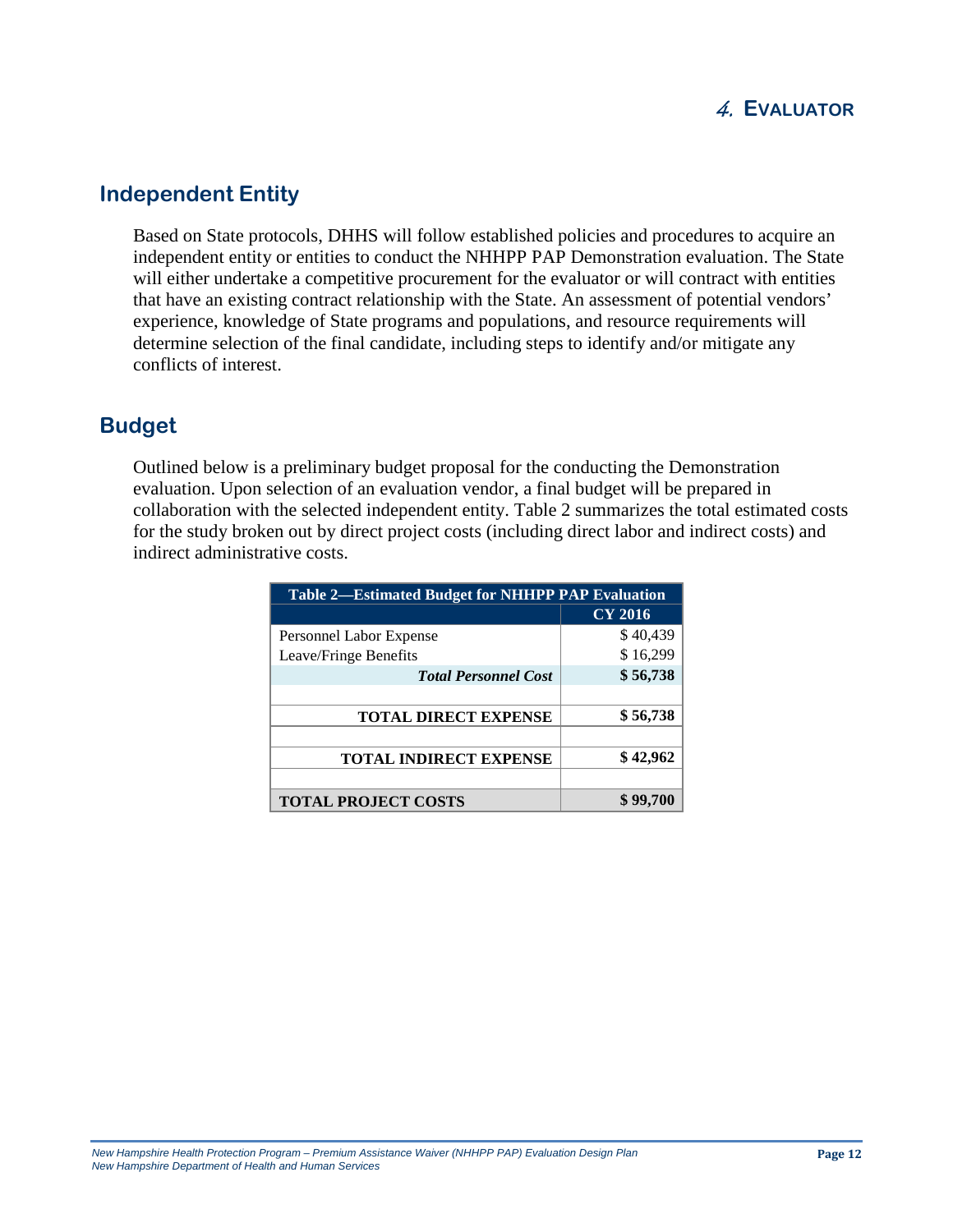# 5. **APPENDIX A: EVALUATION COMPONENTS**

<span id="page-14-0"></span>

| <b>PAP Waiver Goal</b> <sup>1</sup>                                                                                                        | <b>Hypothesis Being Addressed<sup>10</sup></b>                                                                                                                                                                                                                                                                                | <b>Dimension of Access</b><br>and/or Quality <sup>11</sup>                                                 |
|--------------------------------------------------------------------------------------------------------------------------------------------|-------------------------------------------------------------------------------------------------------------------------------------------------------------------------------------------------------------------------------------------------------------------------------------------------------------------------------|------------------------------------------------------------------------------------------------------------|
| 1. Continuity of coverage - For<br>individuals whose incomes                                                                               | 1. Premium assistance beneficiaries will have equal or<br>fewer gaps in insurance coverage                                                                                                                                                                                                                                    | Comparisons of provider networks                                                                           |
| fluctuate, the Demonstration<br>will permit continuity of health<br>plans and provider networks                                            | 2. Premium assistance beneficiaries will maintain<br>continuous access to the same health plans, and will<br>maintain continuous access to providers                                                                                                                                                                          | Provider experience                                                                                        |
| 2. Plan Variety - The<br>Demonstration could also<br>encourage Medicaid Care<br>Management carriers to offer<br>QHPs in the Marketplace in | 3. Premium assistance beneficiaries, including those who<br>become eligible for Exchange Marketplace coverage,<br>will have equal or fewer gaps in plan enrollment, equal<br>or improved continuity of care, and resultant equal or<br>lower administrative costs                                                             | Evidence of improved access and<br>quality across the continuum of<br>coverage and related health outcomes |
| order to retain Medicaid market<br>share, and could encourage QHP<br>carriers to seek Medicaid<br>managed care contracts                   | 4. The Demonstration could lead to an increase in plan<br>variety by encouraging Medicaid Care Management<br>carriers to offer QHPs in the Marketplace in order to<br>retain Medicaid market share, and encouraging QHP<br>carriers to seek Medicaid managed care contracts                                                   | Comparisons of provider networks                                                                           |
| 3. Cost-effective Coverage - The<br>premium assistance approach<br>will increase QHP enrollment                                            | 5. Premium assistance beneficiaries will have equal or<br>lower non-emergent use of emergency room services                                                                                                                                                                                                                   | Evidence of improved access and<br>quality across the continuum of<br>coverage and related health outcomes |
| and may result in greater<br>economies of scale and<br>competition among QHPs                                                              | 6. Premium assistance beneficiaries will have equal or<br>lower rates of potentially preventable emergency<br>department and hospital admissions                                                                                                                                                                              | Evidence of improved access and<br>quality across the continuum of<br>coverage and related health outcomes |
|                                                                                                                                            | 7. The cost for covering premium assistance beneficiaries<br>will be comparable to what the costs would have been for<br>covering the same expansion group in New Hampshire<br>Medicaid in accordance with STC #69 on determining<br>cost-effectiveness and other requirements in the<br>evaluation design as approved by CMS | Comparisons of provider networks                                                                           |
| 4. Uniform provider access -<br>The State will evaluate access to<br>primary, specialty, and<br>behavioral health care services            | 8. Premium assistance beneficiaries will have equal or<br>better access to care, including primary care and<br>specialty physician networks and services                                                                                                                                                                      | Evidence of improved access and<br>quality across the continuum of<br>coverage and related health outcomes |
| for beneficiaries in the<br>Demonstration to determine if it<br>is comparable to the access<br>afforded to the general                     | 9. Premium assistance beneficiaries will have equal or<br>better access to preventive care services                                                                                                                                                                                                                           | Evidence of improved access and<br>quality across the continuum of<br>coverage and related health outcomes |
| population in New Hampshire                                                                                                                | 10. Premium assistance beneficiaries will report equal or<br>better satisfaction in the care provided                                                                                                                                                                                                                         | Consumer satisfaction and other<br>indicators of consumer experience                                       |
|                                                                                                                                            | 11. Premium assistance beneficiaries who are young adults<br>eligible for EPSDT benefits will have at least as<br>satisfactory and appropriate access to these benefits                                                                                                                                                       | Evidence of improved access and<br>quality across the continuum of<br>coverage and related health outcomes |
|                                                                                                                                            | 12. Premium assistance beneficiaries will have appropriate<br>access to non-emergency transportation                                                                                                                                                                                                                          | Evidence of improved access and<br>quality across the continuum of<br>coverage and related health outcomes |

<span id="page-14-1"></span><sup>&</sup>lt;sup>10</sup> New Hampshire Health Protection Program Premium Assistance. New Hampshire Department of Health and Human Services. http://www.dhhs.nh.gov/pap-1115-waiver/documents/final-waiver-app-11202014.pdf, Page 10 of 146. Last accessed on May 26, 2015.

<span id="page-14-2"></span> $11$  ibid, STC #69.1.a.

*New Hampshire Health Protection Program – Premium Assistance Waiver (NHHPP PAP) Evaluation Design Plan New Hampshire Department of Health and Human Services*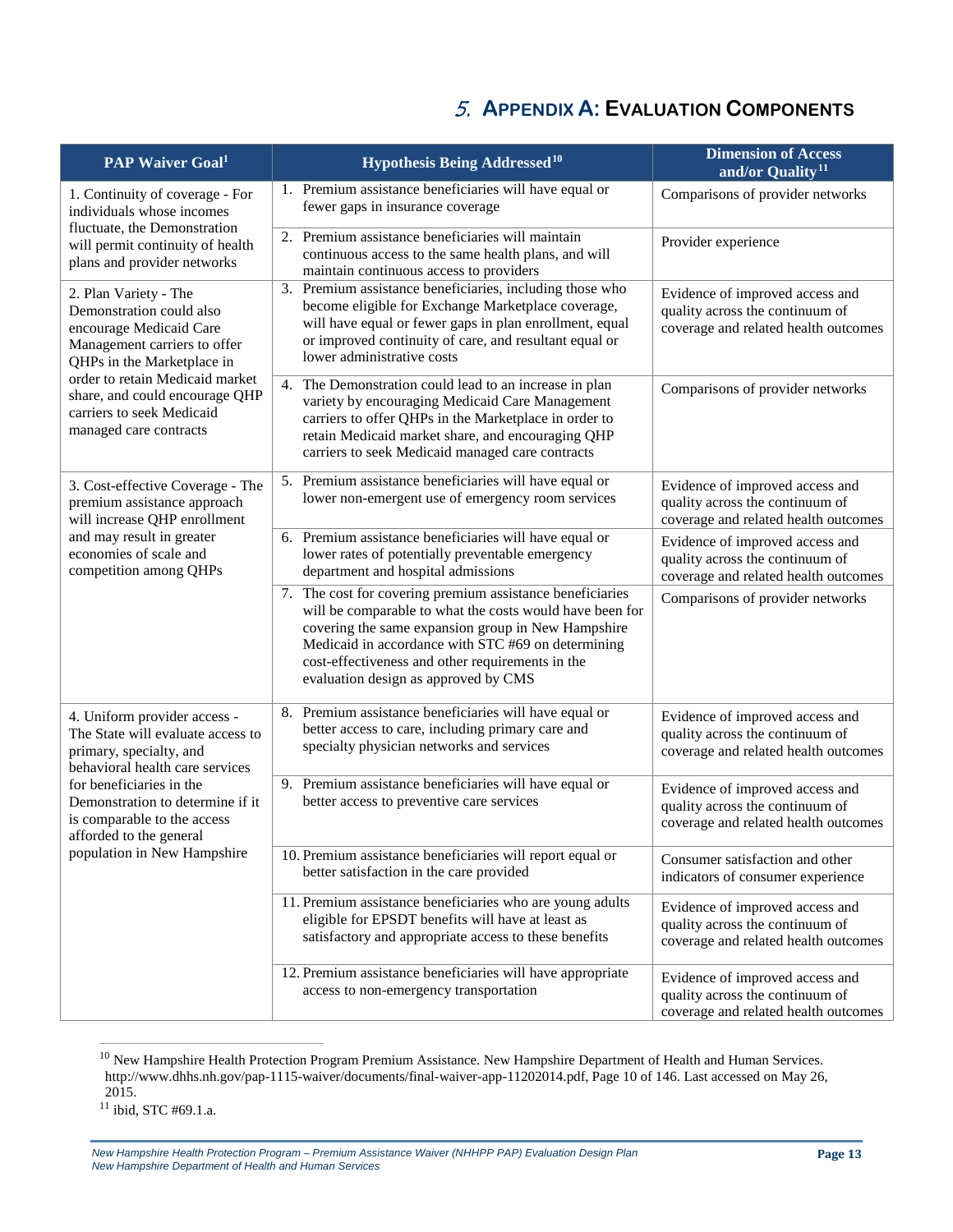# 6. **APPENDIX B: EVALUATION RESEARCH HYPOTHESES AND MEASURES**

<span id="page-15-0"></span>The 12 research hypotheses are grouped according to the four waiver goals delineated in Appendix A. The definitions presented below are generally quoted from Section II. Program Description and Objectives in the Special Terms and Conditions document.<sup>[12](#page-15-2)</sup> Numbering of the individual research hypotheses from STC #69 is changed herein to correspond with the goals of the waiver shown in Appendix A.

# <span id="page-15-1"></span>**Continuity of Coverage**

**Definition**: For individuals whose incomes fluctuate, the NHHPP PAP Demonstration will permit continuity of health plans and provider networks. Individuals and families may receive coverage through the same health plans and seek treatment and services through the same providers regardless of whether their underlying coverage is financed by Medicaid or through the Marketplace. The State will evaluate whether individuals remain in the same QHP when Medicaid payment is terminated.

#### **Hypothesis 1:** *Premium assistance beneficiaries will have equal or fewer gaps in insurance coverage*

Gaps in insurance coverage decrease the potential for preventive care and, therefore, increase the potential for more expensive emergency and/or inpatient care. Due to the insurance premiums being paid by New Hampshire for eligible beneficiaries, any gaps in coverage should be for income level changes, moving out of State, aging out, death, incarceration, or other situation beyond the control of the State for ensuring continuous insurance coverage.

| Measure 1-1                      | <b>Continuity in Member Health Insurance Coverage</b>                                                                                                                           |
|----------------------------------|---------------------------------------------------------------------------------------------------------------------------------------------------------------------------------|
|                                  |                                                                                                                                                                                 |
| <b>Definition:</b>               | The average number of gaps in insurance coverage                                                                                                                                |
| <b>Technical Specifications:</b> | Eligible recipients will be surveyed to assess the number and size of<br>gaps (as defined by proportional choice) in health insurance coverage<br>during the measurement period |
| <b>Exclusion Criteria:</b>       | Subject to income level qualifications                                                                                                                                          |
| Data Source(s):                  | Added CAHPS survey question                                                                                                                                                     |
| <b>National Benchmark:</b>       | None                                                                                                                                                                            |

#### **Hypothesis 2:** *Premium assistance beneficiaries will maintain continuous access to the same health plans, and will maintain continuous access to providers*

This two-part research hypothesis examines continuity of care within health plans and continuous access to providers associated with the member's health plan. For this research hypothesis, the providers are the groups of PCPs delivering care to the MCO's members. With

<span id="page-15-2"></span> $12$  pa\_termsandconditions.pdf

*New Hampshire Health Protection Program – Premium Assistance Waiver (NHHPP PAP) Evaluation Design Plan New Hampshire Department of Health and Human Services*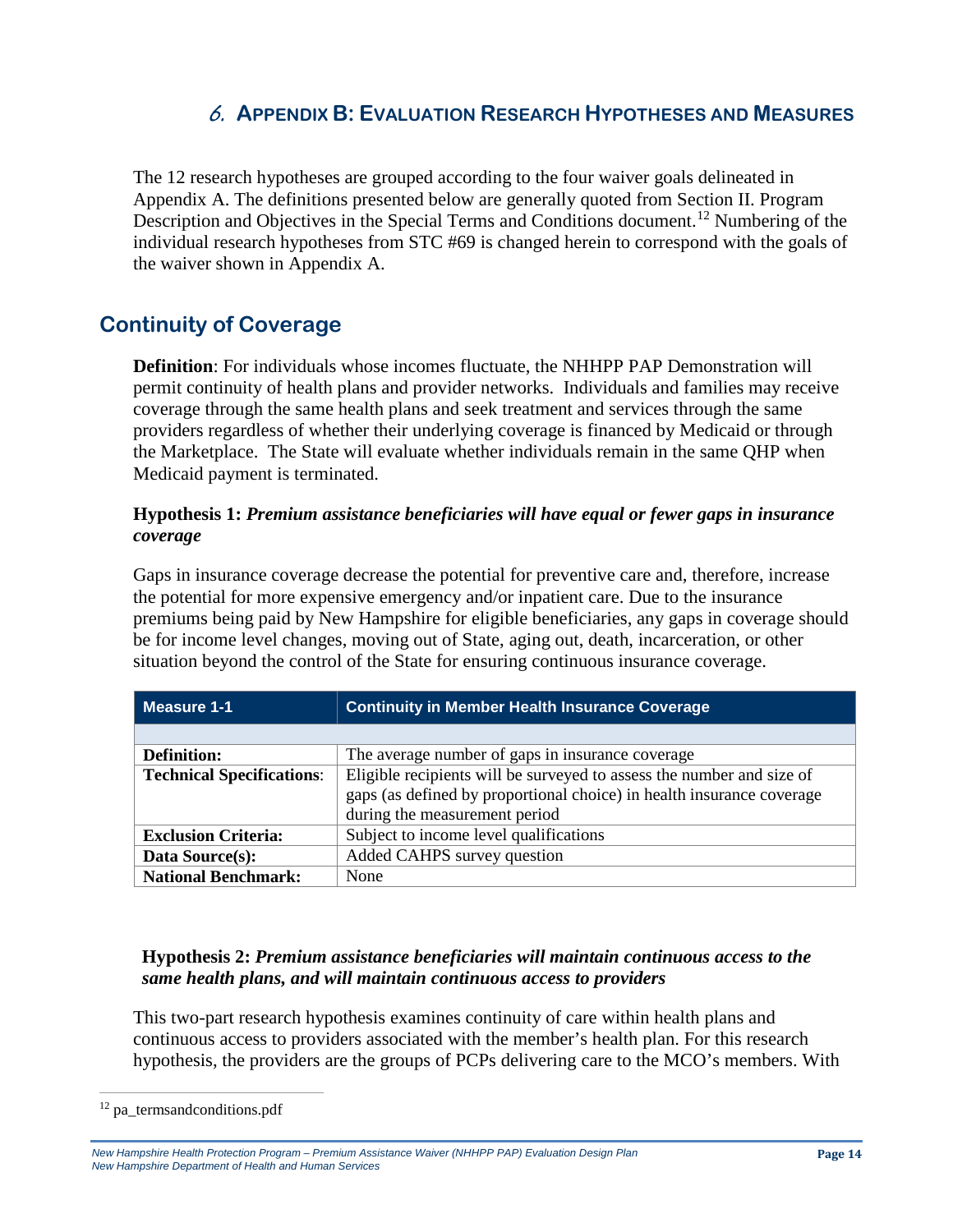the State paying for the beneficiaries' premiums, the intent is that members will see the same group of providers as least as commonly as the comparison group members.

| Measure 2-1                      | <b>Continuous Access to the Same Health Plan</b>                      |  |
|----------------------------------|-----------------------------------------------------------------------|--|
|                                  |                                                                       |  |
| <b>Definition:</b>               | The percentage of eligible members with continuous access to the same |  |
|                                  | health plan for the measurement year                                  |  |
| <b>Technical Specifications:</b> | As a continuation of the research hypothesis about gaps in coverage,  |  |
|                                  | eligible recipients will be surveyed to assess the extent of their    |  |
|                                  | continuous access to the same health plan                             |  |
| <b>Exclusion Criteria:</b>       | Subject to income level qualifications                                |  |
| Data Source(s):                  | Added CAHPS survey question                                           |  |
| <b>National Benchmark:</b>       | None                                                                  |  |

| <b>Measure 2-2</b>               | <b>Continuous Access to Providers</b>                                                                                                                                                                                                                      |
|----------------------------------|------------------------------------------------------------------------------------------------------------------------------------------------------------------------------------------------------------------------------------------------------------|
|                                  |                                                                                                                                                                                                                                                            |
| Definition:                      | For respondents, a proportional choice for "In the last 6 months, how<br>often did you get an appointment for a check-up or routine care at a<br>doctor's office or clinic as soon as you needed?" for responses "Never /<br>Sometimes / Usually / Always" |
| <b>Technical Specifications:</b> | CAHPS - Access: Getting Needed Care, Item Q6, CAHPS 5.0                                                                                                                                                                                                    |
| <b>Exclusion Criteria:</b>       | Subject to income level qualifications                                                                                                                                                                                                                     |
| Data Source(s):                  | <b>CAHPS</b>                                                                                                                                                                                                                                               |
| <b>National Benchmark:</b>       | <b>CAHPS</b> benchmarks                                                                                                                                                                                                                                    |

# <span id="page-16-0"></span>**Plan Variety**

**Definition**: The NHHPP PAP Demonstration could also encourage Medicaid Care Management carriers to offer QHPs in the Marketplace in order to retain Medicaid market share, and could encourage QHP carriers to seek Medicaid managed care contracts. This dual participation in the Medicaid Care Management program and the Marketplace would afford beneficiaries seamless coverage during times of transition either across eligibility groups within Medicaid or from Medicaid to the Marketplace, and would increase the selection of plans for both Medicaid and Marketplace enrollees. The State will evaluate whether there is an increase in the number of available QHPs because of this potential for dual participation.

#### **Hypothesis 3:** *Premium assistance beneficiaries, including those who become eligible for Exchange Marketplace coverage, will have equal or fewer gaps in plan enrollment, equal or improved continuity of care, and resultant equal or lower administrative costs*

Beyond the continuity of insurance coverage previously addressed, this research hypothesis examines gaps in actual enrollment, the empirical continuity of care, and the administrative costs of care. If the NHHPP PAP functions as designed, actual enrollment should be at least as continuous as for the beneficiaries in the comparison group, their continuity of care should be at least as good due to improved access, and the overall administrative costs should decrease through knowledge of premium costs weighed against the costs in the comparison group. Three measures will, in combination, be used to assess this research hypothesis.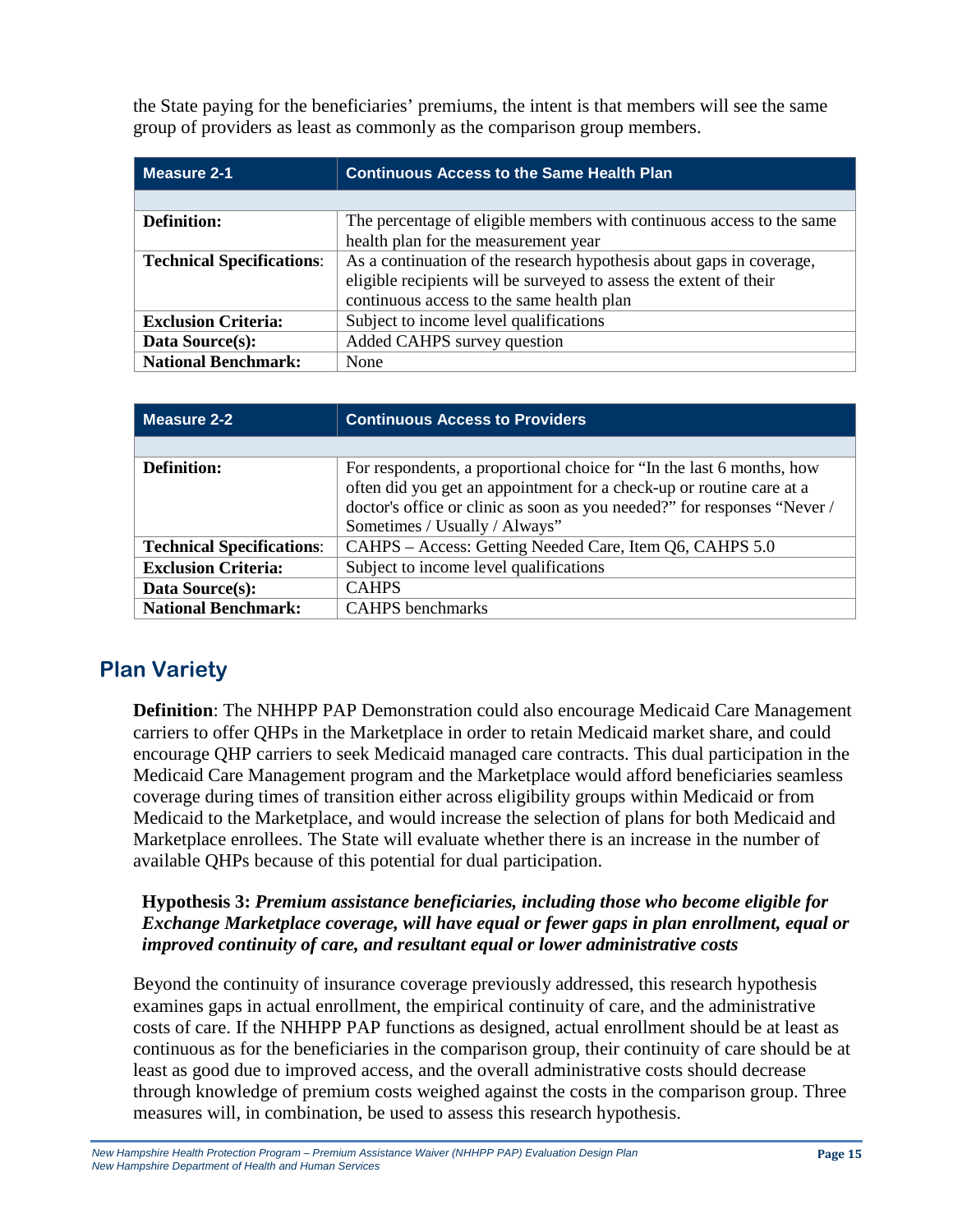| Measure 3-1                      | <b>Continuity in Plan Enrollment</b>                                    |
|----------------------------------|-------------------------------------------------------------------------|
|                                  |                                                                         |
| <b>Definition:</b>               | The average number of changes in plan enrollment                        |
| <b>Technical Specifications:</b> | Eligible recipients will be surveyed for the number of changes (defined |
|                                  | by proportional choice) in plan enrollment during the measurement       |
|                                  | period                                                                  |
| <b>Exclusion Criteria:</b>       | Subject to income level qualifications                                  |
| Data Source(s):                  | Added CAHPS survey question                                             |
| <b>National Benchmark:</b>       | None                                                                    |

| Measure 3-2                      | <b>Members' Continuity of Care</b>                                                                                                                                                                                                                                                                                                                                                                                                                                         |
|----------------------------------|----------------------------------------------------------------------------------------------------------------------------------------------------------------------------------------------------------------------------------------------------------------------------------------------------------------------------------------------------------------------------------------------------------------------------------------------------------------------------|
|                                  |                                                                                                                                                                                                                                                                                                                                                                                                                                                                            |
| <b>Definition:</b>               | The cornerstone of continuity of care is in knowing one's PCP. For this<br>reason, this portion of the research hypothesis is defined through<br>whether the beneficiary has a personal doctor. For respondents, this<br>item is defined as the proportional choice for "A personal doctor is the<br>one you would see if you need a check-up, want advice about a health<br>problem, or get sick or hurt. Do you have a personal doctor?" for<br>responses 'Yes' or 'No'. |
| <b>Technical Specifications:</b> | CAHPS – Access: Getting Needed Care, Item Q10, CAHPS 5.0 <sup>13</sup>                                                                                                                                                                                                                                                                                                                                                                                                     |
| Data Source(s):                  | <b>CAHPS</b>                                                                                                                                                                                                                                                                                                                                                                                                                                                               |
| <b>National Benchmark:</b>       | <b>CAHPS</b> benchmarks                                                                                                                                                                                                                                                                                                                                                                                                                                                    |

| Measure 3-3                      | <b>Members' Administrative Cost (Total Costs and Medical Costs)</b><br>Captured in Research Hypotheses 7-1 and 7-2)                       |
|----------------------------------|-------------------------------------------------------------------------------------------------------------------------------------------|
|                                  |                                                                                                                                           |
| <b>Definition:</b>               | Administrative per member per month (PMPM) cost                                                                                           |
| <b>Technical Specifications:</b> | Total monthly administrative costs divided by total number of member<br>months, calculated separately for the study and comparison groups |
| Data Source(s):                  | Milliman                                                                                                                                  |
| <b>National Benchmark:</b>       | None                                                                                                                                      |

**Hypothesis 4:** *The Demonstration could lead to an increase in plan variety by encouraging Medicaid Care Management carriers to offer QHPs in the Marketplace in order to retain Medicaid market share, and encouraging QHP carriers to seek Medicaid managed care contracts. This dual participation in the Medicaid Care Management program and the Marketplace could afford beneficiaries seamless coverage during times of transition either across eligibility groups within Medicaid or from Medicaid to the Marketplace, and could increase the selection of plans for both Medicaid and Marketplace enrollees*

The idea supporting this research hypothesis is that market forces will take note of the influx of covered beneficiaries from the NHHPP PAP and will compete for market share. If the intended effect materializes, one benefit might be seamless transitions between the traditional

<span id="page-17-0"></span> <sup>13</sup> CAHPS® Health Plan Surveys, Version: Adult Medicaid Survey 5.0, English.

*New Hampshire Health Protection Program – Premium Assistance Waiver (NHHPP PAP) Evaluation Design Plan New Hampshire Department of Health and Human Services*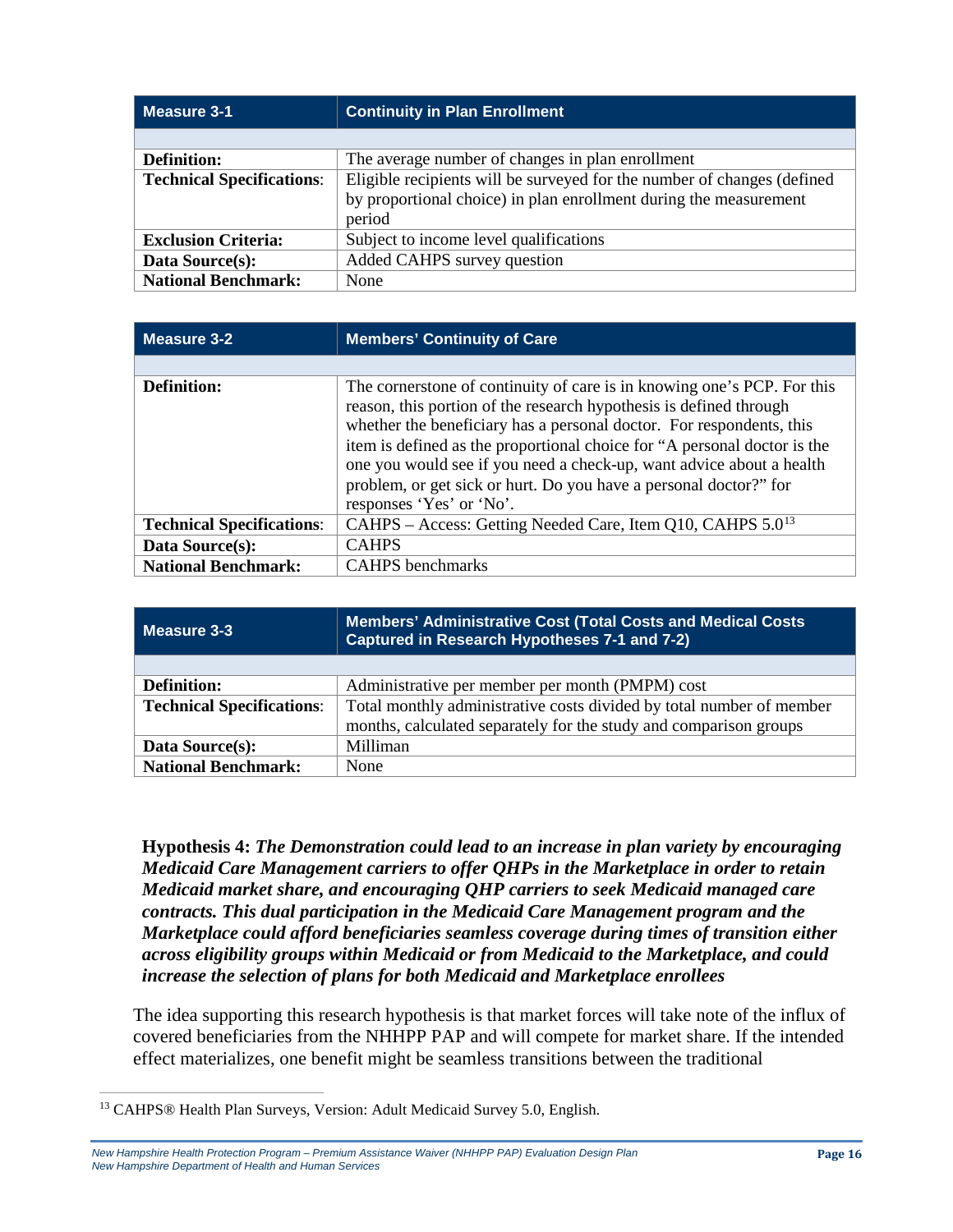marketplace and the NHHPP PAP. Beneficiaries might see an advantage to belonging to plans offering both types of coverage, which then might increase the total number of plans competing for market share and the potential of dual participation.

| <b>Measure 4-1</b>               | <b>Medicaid Care Management Carriers Offering QHPs in the</b><br><b>Marketplace</b> |
|----------------------------------|-------------------------------------------------------------------------------------|
|                                  |                                                                                     |
| <b>Definition:</b>               | Desk audit for the number of Medicaid Care Management carriers                      |
|                                  | offering QHPs in the Marketplace at the start of the waiver and annually            |
|                                  | thereafter for which dual participation could be an option                          |
| <b>Technical Specifications:</b> | Count of the number of Medicaid Care Management carriers offering                   |
|                                  | QHPs in the Marketplace for which dual participation could be an option             |
| Data Source(s):                  | Administrative survey                                                               |
| <b>National Benchmark:</b>       | None                                                                                |

| Measure 4-2                      | <b>QHPs in the Marketplace Offering Medicaid MCO Plans</b>            |  |
|----------------------------------|-----------------------------------------------------------------------|--|
|                                  |                                                                       |  |
| <b>Definition:</b>               | Desk audit for the number of QHPs in the Marketplace offering         |  |
|                                  | Medicaid MCO Plans at the start of the waiver and annually thereafter |  |
| <b>Technical Specifications:</b> | Count of the number of QHPs in the Marketplace offering Medicaid      |  |
|                                  | <b>MCO Plans</b>                                                      |  |
| Data Source(s):                  | Administrative survey                                                 |  |
| <b>National Benchmark:</b>       | None                                                                  |  |

# <span id="page-18-0"></span>**Cost-effective Coverage**

**Definition**: The premium assistance approach will increase QHP enrollment and may result in greater economies of scale and competition among QHPs. This, in turn, may result in coverage that achieves cost reductions in comparison to traditional Medicaid managed care coverage. The State will evaluate whether QHP coverage is cost-effective, looking at the entire NHHPP PAP Demonstration period and trends that emerge as it proceeds.

#### **Hypothesis 5:** *Premium assistance beneficiaries will have equal or lower non-emergent use of emergency room services*

'Non-emergent use' is interpreted to mean that the service could have been appropriately delivered at a lower level, such as an urgent care clinic or at a PCP's office. One of the intended functions of the NHHPP PAP is to treat beneficiaries in the appropriate setting, which is often the PCP's office. The appropriate setting is frequently less expensive and provides more local access than is found with non-emergent use of emergency room services.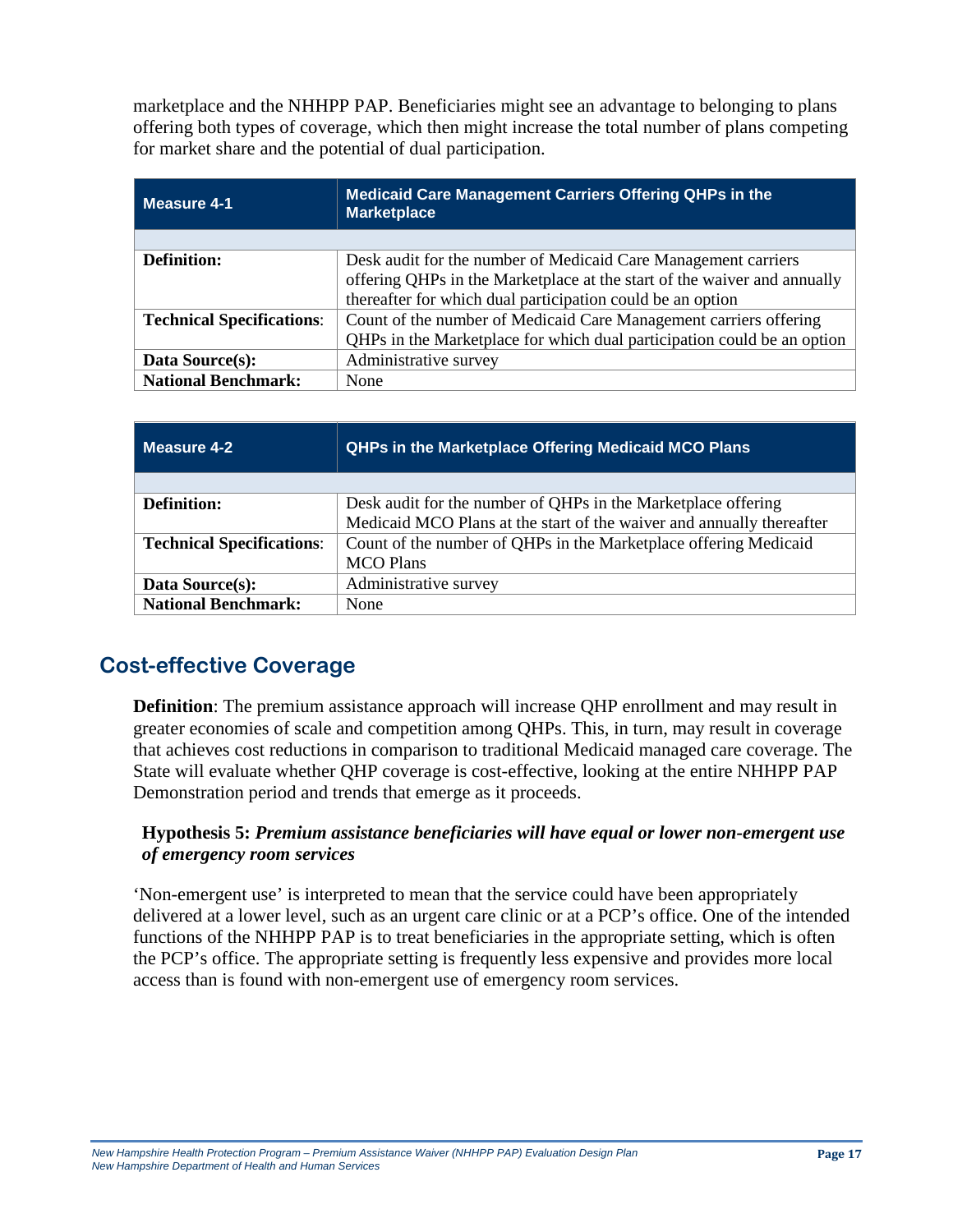| Measure 5-1                      | <b>Ambulatory Care: Emergency Department Visits Potentially</b><br>Treatable in Primary Care per Member per Month by Eligibility<br><b>Group</b> |
|----------------------------------|--------------------------------------------------------------------------------------------------------------------------------------------------|
|                                  |                                                                                                                                                  |
| <b>Definition:</b>               | Ambulatory emergency department visits for conditions potentially                                                                                |
|                                  | treatable in primary care per 1,000 member months by eligibility group                                                                           |
| <b>Technical Specifications:</b> | AMBCARE.09 - NH Medicaid Reporting Specification, MCO-V2.3-01-                                                                                   |
|                                  | $05-15.pdf14$                                                                                                                                    |
| Data Source(s):                  | CHIS, Medicaid claims, and encounter data                                                                                                        |
| <b>National Benchmark:</b>       | None                                                                                                                                             |

#### **Hypothesis 6:** *Premium assistance beneficiaries will have equal or lower rates of potentially preventable emergency department and hospital admissions*

'Potentially preventable' in operationalized as ambulatory sensitive conditions, suggesting that more timely PCP care could have prevented the admission, rather than the admission being at too high a level of service, distinguishing the research hypothesis from research hypothesis 5. For example, emergency room use and/or hospitalization for complications from the flu are potentially preventable with influenza and pneumococcal immunizations, as appropriate.

| l Measure 6-1                    | <b>Inpatient Hospital Utilization for Ambulatory Care Sensitive</b><br><b>Conditions for Adult Medicaid Members per Member per Month</b>                                                                                                        |
|----------------------------------|-------------------------------------------------------------------------------------------------------------------------------------------------------------------------------------------------------------------------------------------------|
|                                  |                                                                                                                                                                                                                                                 |
| <b>Definition:</b>               | Quarterly rate of inpatient hospital utilization for ambulatory care<br>sensitive conditions for overall Agency for Healthcare Research and<br>Quality (AHRQ) Prevention Quality Indicators (PQI) Composite per<br>1,000 adult Medicaid members |
| <b>Technical Specifications:</b> | HPP_INPASC.01 - NH Medicaid Reporting Specification, MCO-V2.3-<br>$01-05-15.pdf$                                                                                                                                                                |
| Data Source(s):                  | CHIS, Medicaid claims, and encounter data                                                                                                                                                                                                       |
| <b>National Benchmark:</b>       | None                                                                                                                                                                                                                                            |

| Measure 6-2                      | <b>Emergency Department Utilization for Ambulatory Care Sensitive</b><br><b>Conditions for Adult Medicaid Members per Member per Month</b>                                                                                                        |
|----------------------------------|---------------------------------------------------------------------------------------------------------------------------------------------------------------------------------------------------------------------------------------------------|
|                                  |                                                                                                                                                                                                                                                   |
| <b>Definition:</b>               | Quarterly rate of emergency department utilization for ambulatory care<br>sensitive conditions for overall Agency for Healthcare Research and<br>Quality (AHRQ) Prevention Quality Indicators (PQI) Composite per<br>1,000 adult Medicaid members |
| <b>Technical Specifications:</b> | Analogous to HPP_INPASC.01, but in the Emergency Department<br>setting                                                                                                                                                                            |
| Data Source(s):                  | CHIS, Medicaid claims, and encounter data                                                                                                                                                                                                         |
| <b>National Benchmark:</b>       | None                                                                                                                                                                                                                                              |

<span id="page-19-0"></span><sup>&</sup>lt;sup>14</sup> NH Medicaid Care Management Quality Oversight Health Plan Reporting Specifications – V2.3

*New Hampshire Health Protection Program – Premium Assistance Waiver (NHHPP PAP) Evaluation Design Plan New Hampshire Department of Health and Human Services*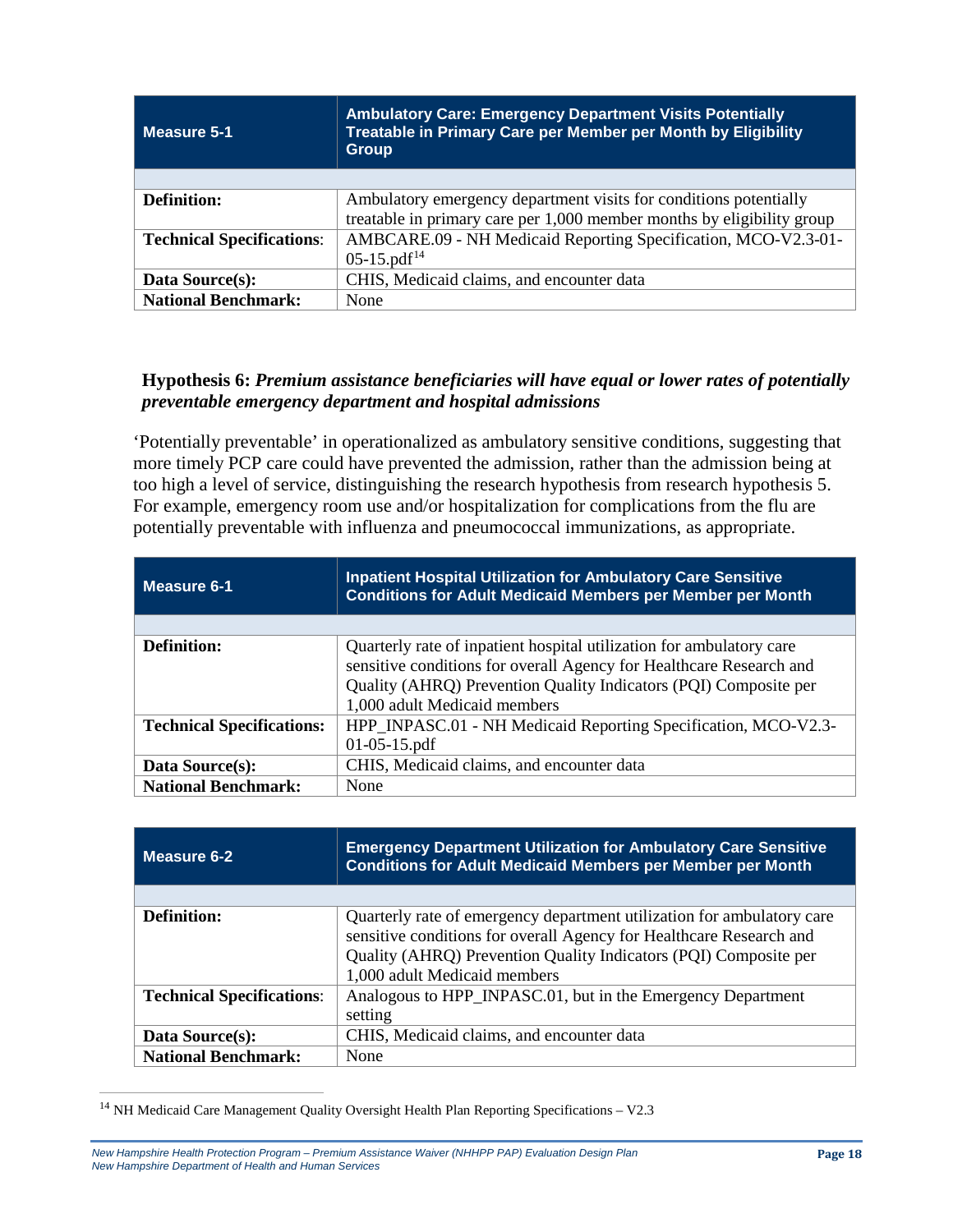#### **Hypothesis 7:** *The cost for covering premium assistance beneficiaries will be comparable to what the costs would have been for covering the same expansion group in New Hampshire Medicaid in accordance with STC #69 on determining cost-effectiveness and other requirements in the evaluation design as approved by CMS*

This research hypothesis examines the relative costs in a comparative format between the more traditional Medicaid managed care program comprised of the comparison group and the new beneficiary program comprised of the study group. By knowing the premiums in advance, the State can make comparisons with the costs for non-premium assistance beneficiaries to ensure that the new beneficiaries in the NHHPP PAP will not cost New Hampshire more than if the State had enrolled the expansion group in the more traditional Medicaid managed care program comprising the comparison group.<sup>[15](#page-20-1)</sup>

| Measure 7-1                      | <b>Total Costs by Group</b>                                   |
|----------------------------------|---------------------------------------------------------------|
|                                  |                                                               |
| <b>Definition:</b>               | Total per member per month (PMPM) cost                        |
| <b>Technical Specifications:</b> | Monthly total costs divided by total number of member months, |
|                                  | calculated separately for the study and comparison groups     |
| Data Source(s):                  | Milliman                                                      |
| <b>National Benchmark:</b>       | None                                                          |

| Measure 7-2                      | <b>Medical Costs by Group</b>                                   |
|----------------------------------|-----------------------------------------------------------------|
|                                  |                                                                 |
| <b>Definition:</b>               | Medical per member per month (PMPM) cost                        |
| <b>Technical Specifications:</b> | Monthly medical costs divided by total number of member months, |
|                                  | calculated separately for the study and comparison groups       |
| Data Source(s):                  | Milliman                                                        |
| <b>National Benchmark:</b>       | None                                                            |

# <span id="page-20-0"></span>**Uniform Provider Access**

**Definition**: The State will evaluate access to primary, specialty, and behavioral health care services for beneficiaries in the NHHPP PAP Demonstration to determine if it is comparable to the access afforded to the general Medicaid managed care population in New Hampshire.

#### **Hypothesis 8:** *Premium assistance beneficiaries will have equal or better access to care, including primary care and specialty physician networks and services*

One critical feature of the NHHPP PAP is the contracted QHPs' ability to deliver appropriate access to care through the availability of primary care and specialty physicians and associated services. The research hypothesis examines the extent to which the NHHPP PAP is successful in maintaining the access and services found in the traditional Medicaid managed care program.

<span id="page-20-1"></span><sup>&</sup>lt;sup>15</sup> Administrative costs are captured in research hypothesis 3.

*New Hampshire Health Protection Program – Premium Assistance Waiver (NHHPP PAP) Evaluation Design Plan New Hampshire Department of Health and Human Services*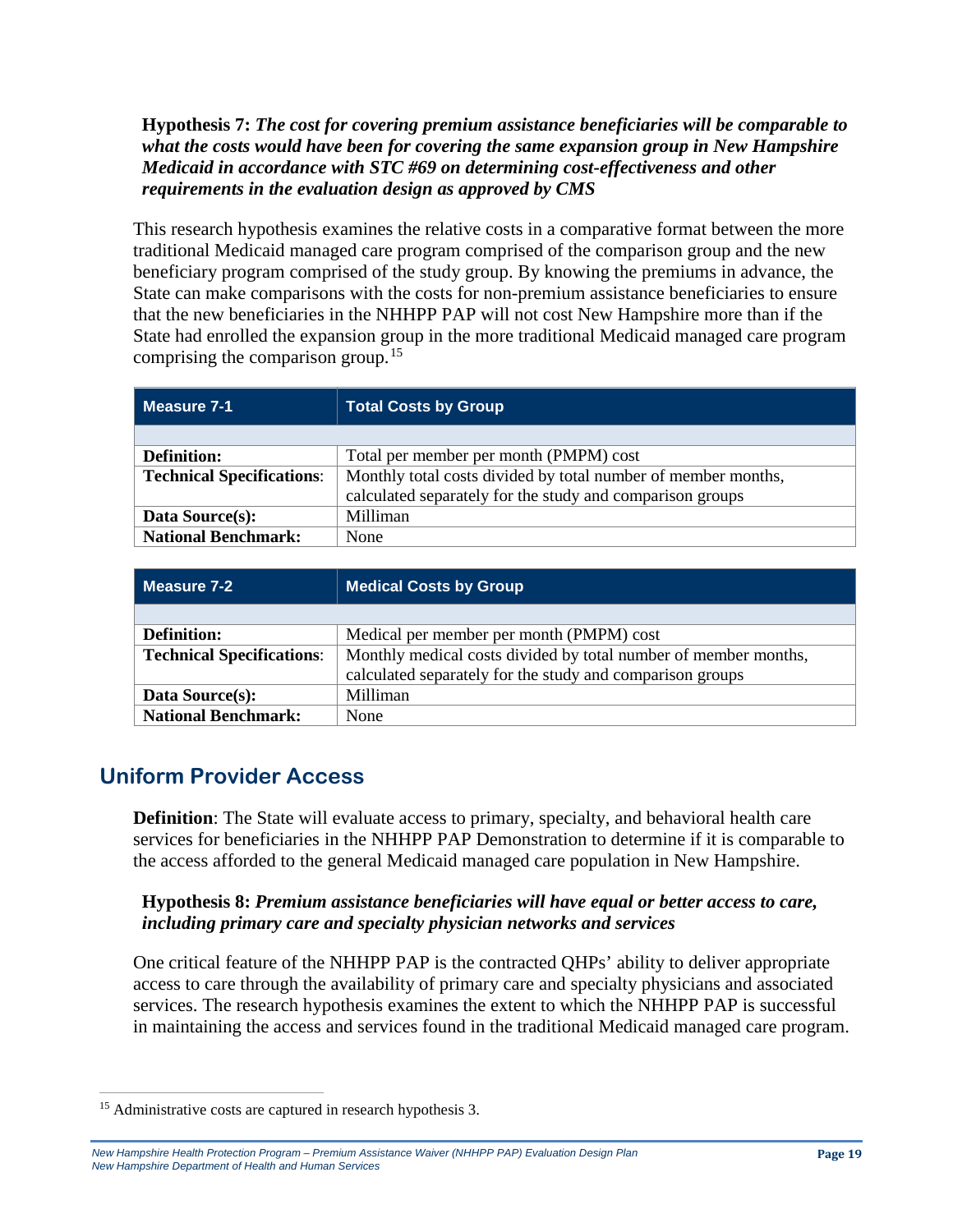| <b>Measure 8-1</b>               | Medication Management for People with Asthma (MMA) <sup>16</sup>           |
|----------------------------------|----------------------------------------------------------------------------|
|                                  |                                                                            |
| <b>Definition:</b>               | The percentage of members 5–64 years of age during the measurement         |
|                                  | year who were identified as having persistent asthma and were dispensed    |
|                                  | appropriate medications that they remained on for at least 75% of their    |
|                                  | treatment period                                                           |
| <b>Technical Specifications:</b> | State-modified HEDIS specifications <sup>17</sup>                          |
| <b>Exclusion Criteria:</b>       | Diagnosis of emphysema, chronic obstructive pulmonary disease              |
|                                  | (COPD), obstructive chronic bronchitis, cystic fibrosis, acute respiratory |
|                                  | failure, or members who have no asthma controller medications              |
|                                  | dispensed during the measurement year                                      |
| Data Source(s):                  | CHIS, Medicaid claims, and encounter data                                  |
| <b>National Benchmark:</b>       | <b>HEDIS</b> Medicaid Managed Care national rates                          |

| Measure 8-2                      | <b>Timeliness of Prenatal Care</b>                                    |
|----------------------------------|-----------------------------------------------------------------------|
|                                  |                                                                       |
| <b>Definition:</b>               | For women, the percentage of deliveries of live births between        |
|                                  | November 6 of the year prior to the measurement year and November 5   |
|                                  | of the measurement year who received prenatal care according to HEDIS |
|                                  | specifications for the measure                                        |
| <b>Technical Specifications:</b> | HEDIS_PPC.01 – NH Medicaid Reporting Specification, MCO-V2.3-         |
|                                  | $01-05-15.pdf$                                                        |
| Data Source(s):                  | CHIS, Medicaid claims, and encounter data                             |
| <b>National Benchmark:</b>       | <b>HEDIS</b> Medicaid Managed Care national rates                     |

| Measure 8-3                      | <b>Postpartum Care</b>                                              |
|----------------------------------|---------------------------------------------------------------------|
|                                  |                                                                     |
| <b>Definition:</b>               | For women, the percentage of deliveries of live births between      |
|                                  | November 6 of the year prior to the measurement year and November 5 |
|                                  | of the measurement year who received postpartum care according to   |
|                                  | HEDIS specifications for the measure                                |
| <b>Technical Specifications:</b> | HEDIS_PPC.02 – NH Medicaid Reporting Specification, MCO-V2.3-       |
|                                  | $01-05-15.pdf$                                                      |
| Data Source(s):                  | CHIS, Medicaid claims, and encounter data                           |
| <b>National Benchmark:</b>       | <b>HEDIS</b> Medicaid Managed Care national rates                   |

<span id="page-21-0"></span><sup>&</sup>lt;sup>16</sup> The presented specifications are derived from the NCQA HEDIS 2015 Technical Specifications, Volume 2.

<span id="page-21-1"></span><sup>&</sup>lt;sup>17</sup> HEDIS has some specifications that extend beyond the age range for the PAP program and are, therefore, Statemodified to account for the age range difference.

*New Hampshire Health Protection Program – Premium Assistance Waiver (NHHPP PAP) Evaluation Design Plan New Hampshire Department of Health and Human Services*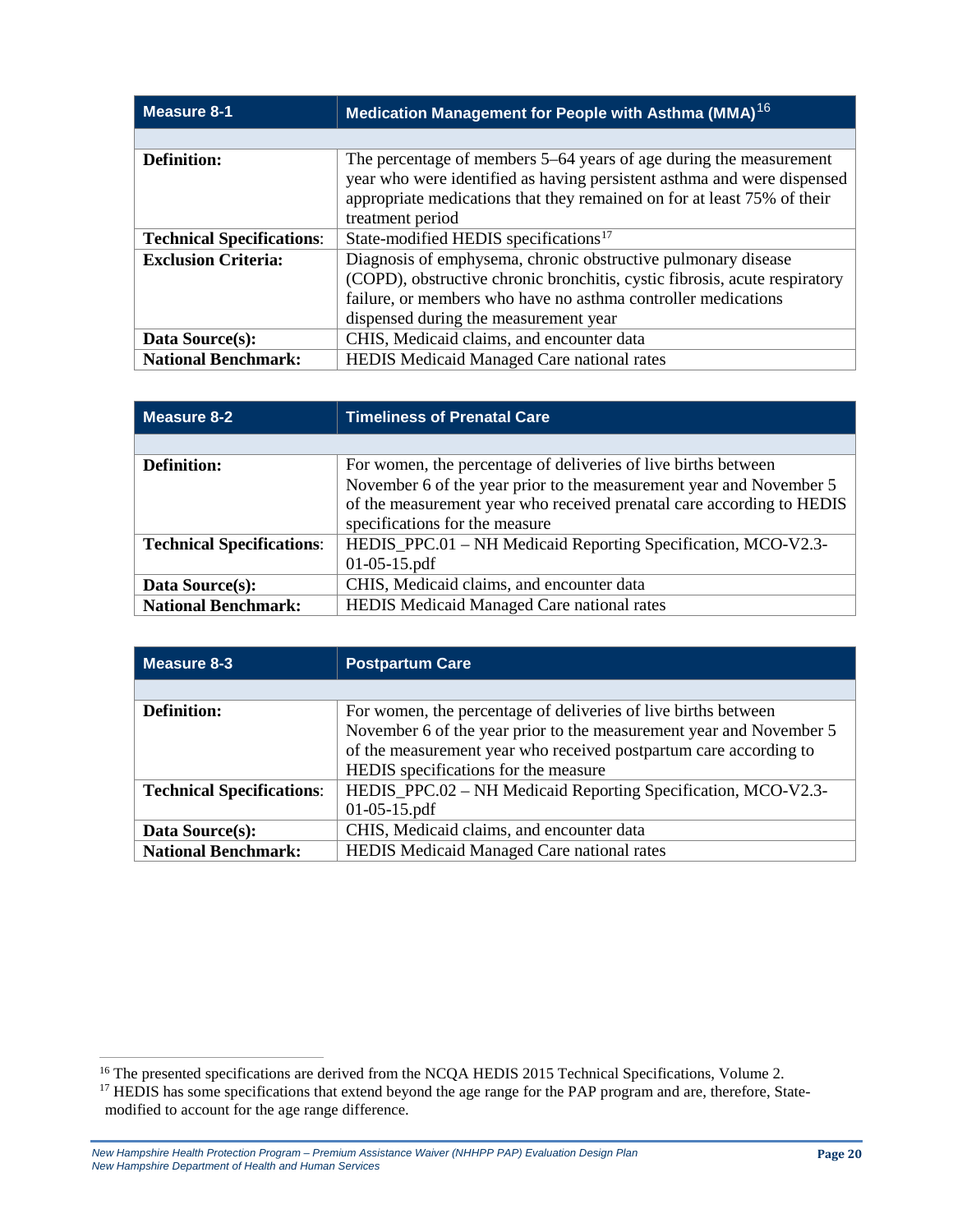| Measure 8-4                      | <b>Ease of Getting Appointments with Specialists</b>                   |
|----------------------------------|------------------------------------------------------------------------|
|                                  |                                                                        |
| Definition:                      | For respondents, a proportional choice for "In the last 6 months, how  |
|                                  | often did you get an appointment to see a specialist as soon as you    |
|                                  | needed?" for responses "Never / Sometimes / Usually / Always"          |
| <b>Technical Specifications:</b> | CAHPS – Access: Getting Needed Care, Item Q18, CAHPS 5.0 <sup>18</sup> |
| Data Source(s):                  | <b>CAHPS</b>                                                           |
| <b>National Benchmark:</b>       | <b>CAHPS</b> benchmarks                                                |

| Measure 8-5                      | <b>Quick Access to Needed Care</b>                                                                                                                                                                               |
|----------------------------------|------------------------------------------------------------------------------------------------------------------------------------------------------------------------------------------------------------------|
|                                  |                                                                                                                                                                                                                  |
| <b>Definition:</b>               | For respondents, a proportional choice for "In the last 6 months, when<br>you needed care right away, how often did you get care as soon as you<br>needed?" for responses "Never / Sometimes / Usually / Always" |
| <b>Technical Specifications:</b> | CAHPS – Access: Getting Needed Care, Item Q4, CAHPS 5.0 <sup>19</sup>                                                                                                                                            |
| Data Source(s):                  | <b>CAHPS</b>                                                                                                                                                                                                     |
| <b>National Benchmark:</b>       | <b>CAHPS</b> benchmarks                                                                                                                                                                                          |

#### **Hypothesis 9:** *Premium assistance beneficiaries will have equal or better access to preventive care services*

Access to preventive care services is important for several reasons, as already seen through previous research hypotheses. Preventive services can help to maintain health and avoid more expensive emergency department use or hospitalization and are an important aspect of restraining the growth in the cost of providing health care. This research hypothesis evaluates access to preventive services.

| Measure 9-1                      | Annual Access to (use of) Preventive/Ambulatory Health Services<br>Adults by Age Group (i.e., 20-44, 45-64) |
|----------------------------------|-------------------------------------------------------------------------------------------------------------|
|                                  |                                                                                                             |
| <b>Definition:</b>               | The percentage of eligible members, age 20 years through 64 years, who                                      |
|                                  | had an ambulatory or preventive care visit, by age group                                                    |
| <b>Technical Specifications:</b> | HEDIS_AAP - State-modified HEDIS specifications                                                             |
| Data Source(s):                  | CHIS, Medicaid claims, and encounter data                                                                   |
| <b>National Benchmark:</b>       | HEDIS Medicaid managed care national rates                                                                  |

<span id="page-22-1"></span><span id="page-22-0"></span> <sup>18</sup> CAHPS® Health Plan Surveys, Version: Adult Medicaid Survey 5.0, English.  $19$  Ibid.

*New Hampshire Health Protection Program – Premium Assistance Waiver (NHHPP PAP) Evaluation Design Plan New Hampshire Department of Health and Human Services*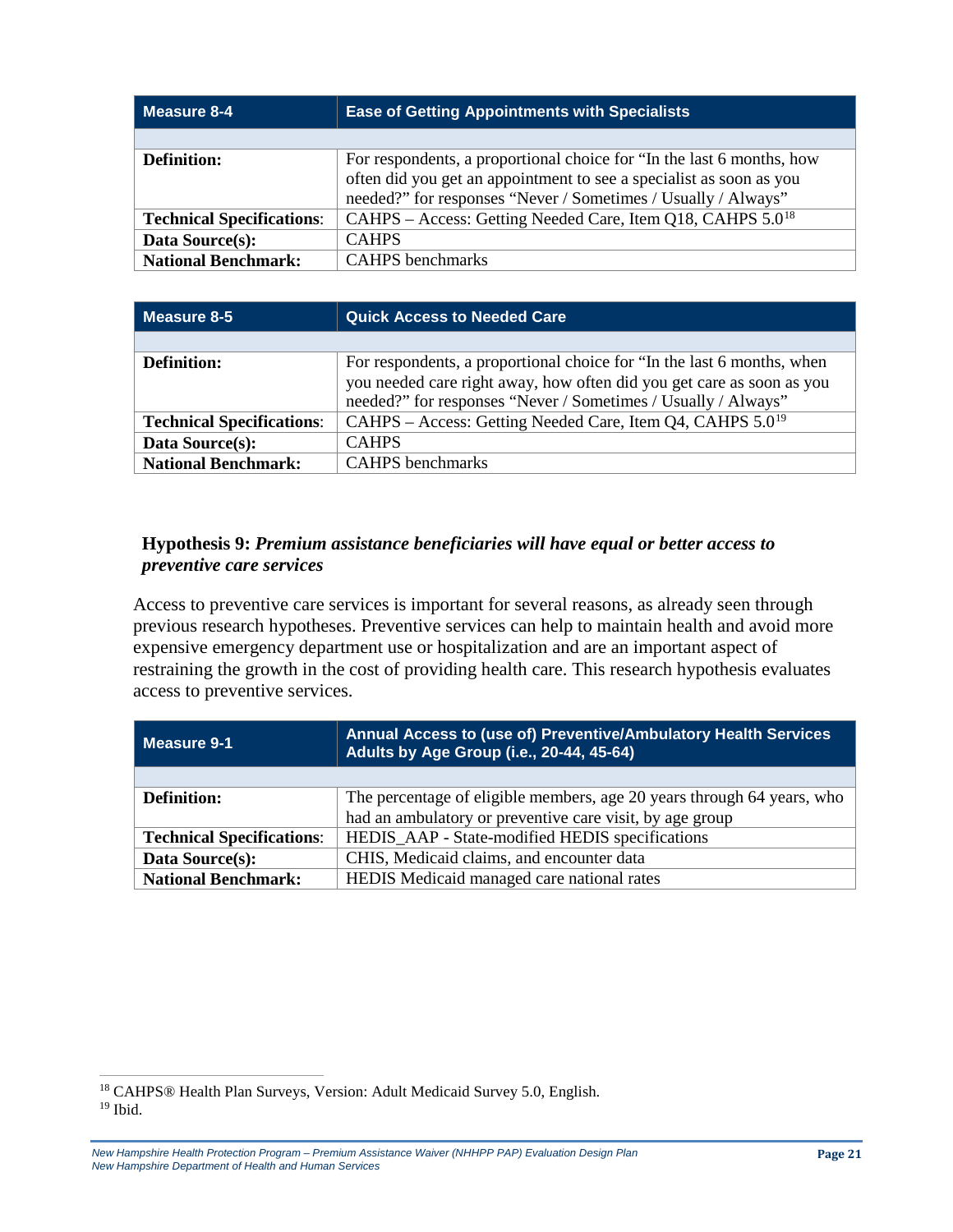| <b>Measure 9-2</b>               | Follow-Up After Hospitalization for Mental Illness (7-Day Follow-Up)                                                                                                                                                                                                                                               |
|----------------------------------|--------------------------------------------------------------------------------------------------------------------------------------------------------------------------------------------------------------------------------------------------------------------------------------------------------------------|
|                                  |                                                                                                                                                                                                                                                                                                                    |
| <b>Definition:</b>               | The percentage of discharges for members 6 years through 64 years who<br>were hospitalized for treatment of selected mental illness diagnoses and<br>who had an outpatient visit, an intensive outpatient encounter, or partial<br>hospitalization with a mental health practitioner within 7 days of<br>discharge |
| <b>Technical Specifications:</b> | HEDIS_FUH.01 - State-modified HEDIS specifications                                                                                                                                                                                                                                                                 |
| Data Source(s):                  | CHIS, Medicaid claims, and encounter data                                                                                                                                                                                                                                                                          |
| <b>National Benchmark:</b>       | HEDIS Medicaid Managed Care national rates                                                                                                                                                                                                                                                                         |

| Measure 9-3                      | <b>Annual Influenza Immunization, 19-64</b>                                                                                                                                                                                           |
|----------------------------------|---------------------------------------------------------------------------------------------------------------------------------------------------------------------------------------------------------------------------------------|
|                                  |                                                                                                                                                                                                                                       |
| <b>Definition:</b>               | Flu vaccinations for adults ages 18 to 64: percentage of members 18 to<br>64 years of age who received an influenza vaccination between July 1 of<br>the measurement year and the date on which the CAHPS 5.0 survey was<br>completed |
| <b>Technical Specifications:</b> | <b>NCQA</b>                                                                                                                                                                                                                           |
| Data Source(s):                  | CHIS, Medicaid claims, and encounter data                                                                                                                                                                                             |
| <b>National Benchmark:</b>       | <b>HEDIS</b> Medicaid Managed Care national rates                                                                                                                                                                                     |

| Measure 9-4:                     | <b>Comprehensive Diabetes Care - Eye Exam</b>                          |
|----------------------------------|------------------------------------------------------------------------|
|                                  |                                                                        |
| <b>Definition:</b>               | The percentage of patients 18 to 64 years of age with type 1 or type 2 |
|                                  | diabetes who had an eye exam (retinal exam) performed                  |
| <b>Technical Specifications:</b> | HEDIS_CDC.05 – State-modified specifications                           |
| Data Source(s):                  | CHIS, Medicaid claims, and encounter data                              |
| <b>National Benchmark:</b>       | <b>HEDIS</b> Medicaid Managed Care national rates                      |

| Measure 9-5                                                                                  | <b>Comprehensive Diabetes Care - Medical Attention for Nephropathy</b> |
|----------------------------------------------------------------------------------------------|------------------------------------------------------------------------|
|                                                                                              |                                                                        |
| The percentage of patients 18 to 64 years of age with type 1 or type 2<br><b>Definition:</b> |                                                                        |
|                                                                                              | diabetes who received medical attention for nephropathy                |
| <b>Technical Specifications:</b>                                                             | HEDIS_CDC.06 – State-modified specifications                           |
| Data Source(s):                                                                              | CHIS, Medicaid claims, and encounter data                              |
| <b>National Benchmark:</b>                                                                   | <b>HEDIS</b> Medicaid Managed Care national rates                      |

#### **Hypothesis 10:** *Premium assistance beneficiaries will report equal or better satisfaction in the care provided*

Patient-centered health care is important for many reasons, not the least of which is the relationship between greater satisfaction and low costs of care. Patients tend to utilize preventive services and follow medical advice more often when they are satisfied with the care they receive. For that reason, this research hypothesis compares the satisfaction of the more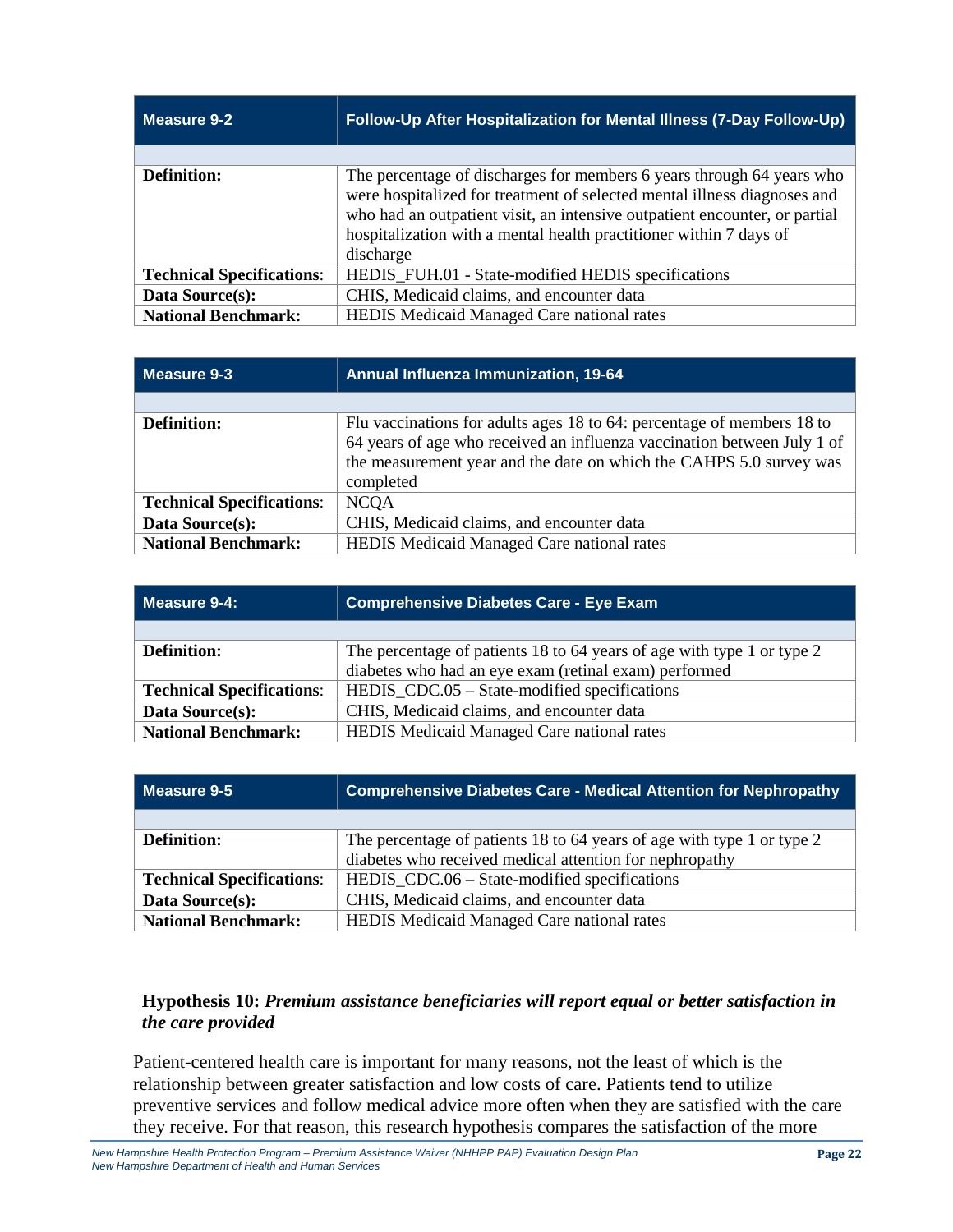traditional Medicaid managed care beneficiaries for their provided care with that of the NHHPP PAP beneficiaries.

| Measure 10-1                     | <b>Rating of Overall Health Care</b>                                                                                                                                                                                                                         |
|----------------------------------|--------------------------------------------------------------------------------------------------------------------------------------------------------------------------------------------------------------------------------------------------------------|
|                                  |                                                                                                                                                                                                                                                              |
| <b>Definition:</b>               | For respondents, a proportional choice for "Using any number from 0 to<br>10, where $\theta$ is the worst health care possible and 10 is the best health<br>care possible, what number would you use to rate all your health care in<br>the last 12 months?" |
| <b>Technical Specifications:</b> | CAHPS 5.0 specifications, Q8                                                                                                                                                                                                                                 |
| Data Source(s):                  | <b>CAHPS</b>                                                                                                                                                                                                                                                 |
| <b>National Benchmark:</b>       | <b>CAHPS</b>                                                                                                                                                                                                                                                 |

| Measure 10-2                     | <b>Rating the Health Plan</b>                                             |
|----------------------------------|---------------------------------------------------------------------------|
|                                  |                                                                           |
| Definition:                      | For respondents, "Using any number from 0 to 10, where 0 is the worst     |
|                                  | health plan possible and 10 is the best health plan possible, what number |
|                                  | would you use to rate your health plan?"                                  |
| <b>Technical Specifications:</b> | CAHPS 5.0 specifications, Q26                                             |
| Data Source(s):                  | <b>CAHPS</b>                                                              |
| <b>National Benchmark:</b>       | <b>CAHPS</b>                                                              |

#### **Hypothesis 11:** *Premium assistance beneficiaries who are young adults eligible for EPSDT benefits will have at least as satisfactory and appropriate access to these benefits*

Early and Periodic Screening, Diagnosis and Treatment (EPSDT) services are important to maintain health, catch illness early, and prevent disease when possible. The medically recommended schedule for these services continues until the beneficiary's 21st birthday. This research hypothesis examines the extent to which premium assistance beneficiaries 19 and 20 years of age received these services compared with the comparison group.

| Measure 11-1                     | <b>EPSDT Screening</b>                                                     |  |
|----------------------------------|----------------------------------------------------------------------------|--|
|                                  |                                                                            |  |
| <b>Definition:</b>               | Total eligible beneficiaries who received at least one initial or periodic |  |
|                                  | Screen                                                                     |  |
| <b>Technical Specifications:</b> | EPSDT.06 – NH Medicaid Reporting Specification, MCO-V2.3-01-05-            |  |
|                                  | 15.pdf                                                                     |  |
| Data Source(s):                  | CHIS, Medicaid claims, and encounter data                                  |  |
| <b>National Benchmark:</b>       | None                                                                       |  |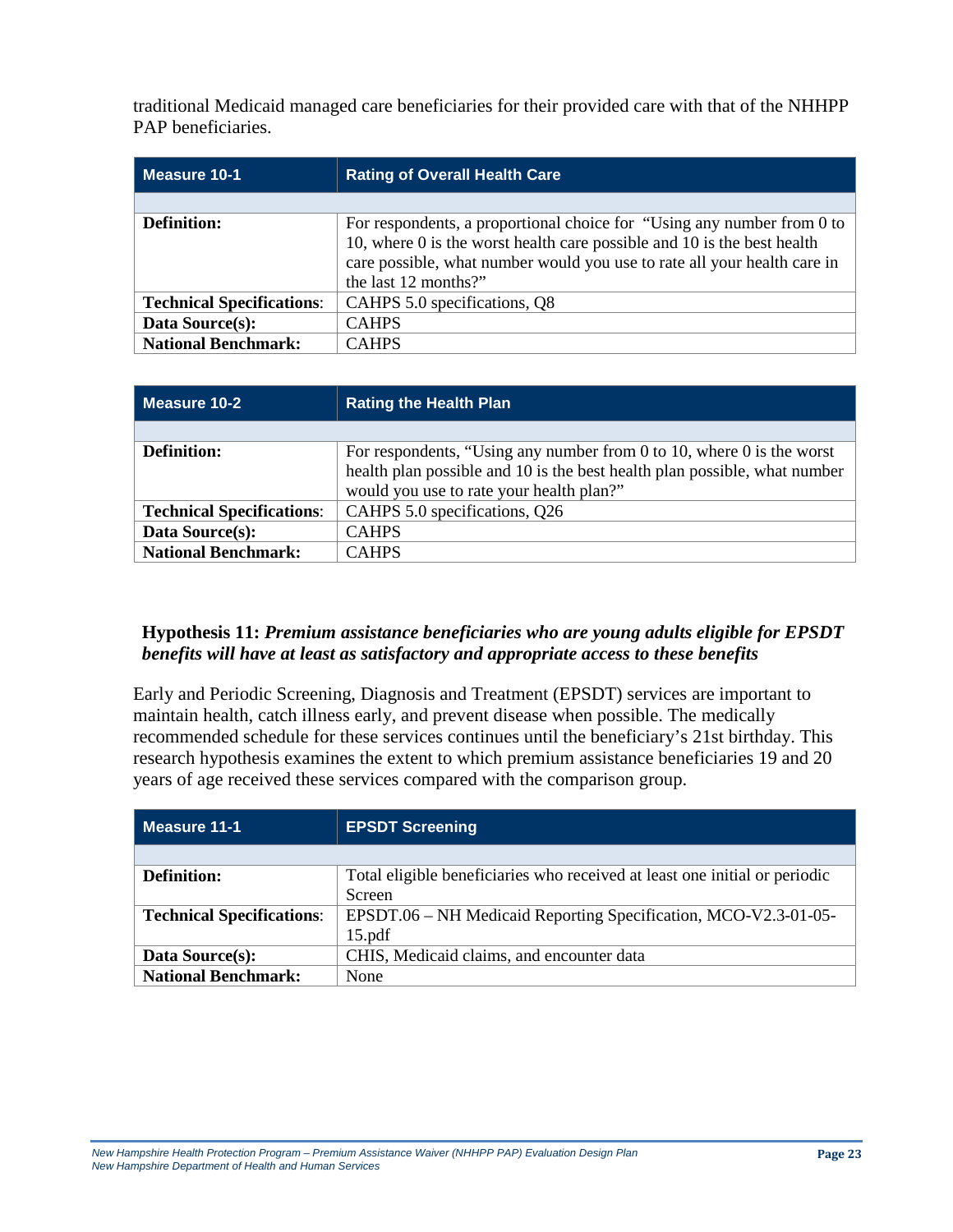#### **Hypothesis 12:** *Premium assistance beneficiaries will have appropriate access to nonemergency transportation (NEMT)*

Non-emergency transportation services support timely access to care at the appropriate level of care, which helps to reduce cost, as discussed in previous research hypotheses. This research hypothesis seeks to ensure that premium assistance members maintain appropriate access to non-emergency transportation services.

| l Measure 12-1                   | NEMT Request Authorization Approval Rate by Mode of<br><b>Transportation</b>                                                                                                                                                                                                                           |
|----------------------------------|--------------------------------------------------------------------------------------------------------------------------------------------------------------------------------------------------------------------------------------------------------------------------------------------------------|
|                                  |                                                                                                                                                                                                                                                                                                        |
| <b>Definition:</b>               | The percentage of NEMT requests authorized, of those requested during<br>the measure data period, by mode of transportation (i.e., contracted<br>transportation provider - non-wheelchair van, volunteer driver, member,<br>public transportation, wheelchair van, other), for the eligible population |
| <b>Technical Specifications:</b> | NH specifications for HPP_NEMT.06 (including $A-F$ ) <sup>20</sup>                                                                                                                                                                                                                                     |
| Data Source(s):                  | CHIS, Medicaid claims, and encounter data                                                                                                                                                                                                                                                              |
| <b>National Benchmark:</b>       | None                                                                                                                                                                                                                                                                                                   |

<span id="page-25-0"></span><sup>&</sup>lt;sup>20</sup> New Hampshire Medicaid Quality Information System (MQIS), Specifications, Non-Emergent Transportation - NH Health Protection Program, Version 1.0, Published March 31, 2015.

*New Hampshire Health Protection Program – Premium Assistance Waiver (NHHPP PAP) Evaluation Design Plan New Hampshire Department of Health and Human Services*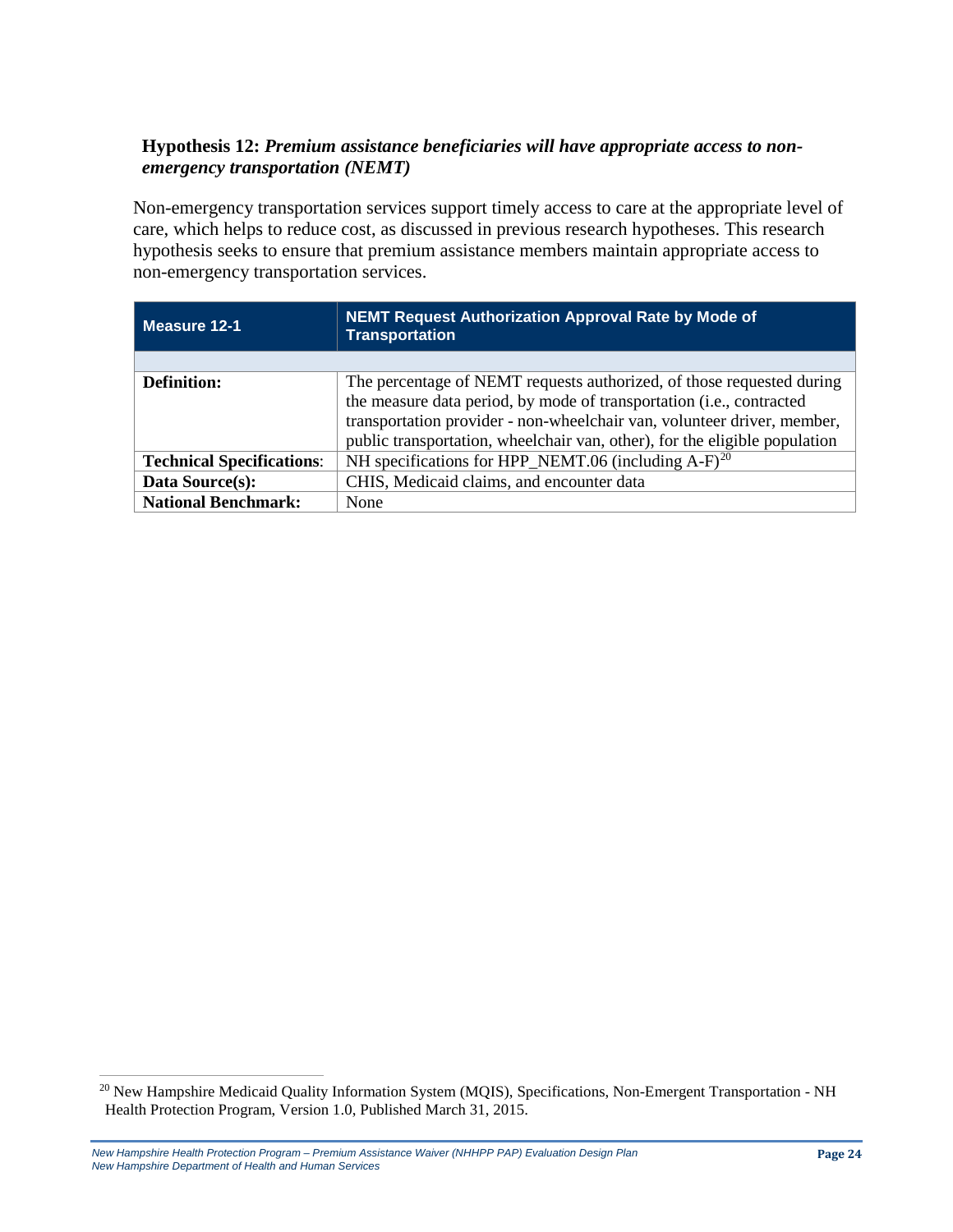# 7. **APPENDIX C: DETAILED EVALUATION TIMELINE**

<span id="page-26-0"></span>The following work plan and project activities timeline has been prepared for completing the Demonstration evaluation outlined above. This timeline should be considered preliminary. A final timeline will be prepared upon approval of the Evaluation Design and selection of an Independent Entity.

| <b>Date</b>              | <b>Task</b>                                                                                                                                                | <b>Responsible</b><br><b>Party</b> |  |
|--------------------------|------------------------------------------------------------------------------------------------------------------------------------------------------------|------------------------------------|--|
|                          | Approval for PAP Waiver                                                                                                                                    |                                    |  |
| 3/4/15                   | DHHS received approval from CMS for the PAP Waiver                                                                                                         | <b>CMS</b>                         |  |
|                          | PAP Waiver Evaluation Methodology                                                                                                                          |                                    |  |
| 6/4/15                   | DHHS submits PAP Waiver Evaluation Methodology to CMS                                                                                                      | <b>DHHS</b>                        |  |
| 6/4/15                   | DHHS to post PAP Waiver Evaluation Methodology on the<br>State's website for public comment                                                                | <b>DHHS</b>                        |  |
|                          | CMS to respond within 30 days of receipt of methodology                                                                                                    | <b>CMS</b>                         |  |
|                          | Final Evaluation Design due to CMS within 45 days of receipt of<br><b>CMS</b> comments                                                                     | <b>DHHS</b>                        |  |
|                          | CMS to respond within 30 days of receipt of final design                                                                                                   | <b>CMS</b>                         |  |
|                          | DHHS to post final approved Evaluation Design on the State's<br>website within 30 days of approval by CMS                                                  | <b>DHHS</b>                        |  |
|                          | <b>Enrollment</b> in PAP                                                                                                                                   |                                    |  |
| 11/1/15                  | Begin accepting applications for enrollment in the PAP; State to<br>provide coverage through State Plan from application date until<br>enrollment in a QHP | <b>DHHS</b>                        |  |
|                          | Individuals who fail to select a QHP within 30 days of eligibility<br>determination will be auto-assigned                                                  | <b>DHHS</b>                        |  |
|                          | DHHS will notify CMS 60 days prior to implementing a change<br>to the auto-assignment methodology                                                          | <b>DHHS</b>                        |  |
|                          | <b>DEMONSTRATION YEAR 1</b>                                                                                                                                |                                    |  |
| 1/1/16                   | Enrollment in PAP begins                                                                                                                                   | <b>DHHS</b>                        |  |
|                          | Monthly PAP Report from QHPs to DHHS                                                                                                                       |                                    |  |
|                          | Monthly: QHPs to send DHHS a list of PAP Enrollees                                                                                                         | <b>OHPs</b>                        |  |
| <b>Quarterly Reports</b> |                                                                                                                                                            |                                    |  |
|                          | Quarterly: DHHS to report progress of Demonstration to CMS                                                                                                 | <b>DHHS</b>                        |  |
|                          | Quarterly: DHHS to send CMS-64 Quarterly Medicaid<br><b>Expenditure Report to CMS</b>                                                                      | <b>DHHS</b>                        |  |
|                          | Periodic Conference Calls Convened by CMS                                                                                                                  |                                    |  |
|                          | CMS will convene periodic conference calls to discuss the<br>Demonstration                                                                                 | <b>CMS</b>                         |  |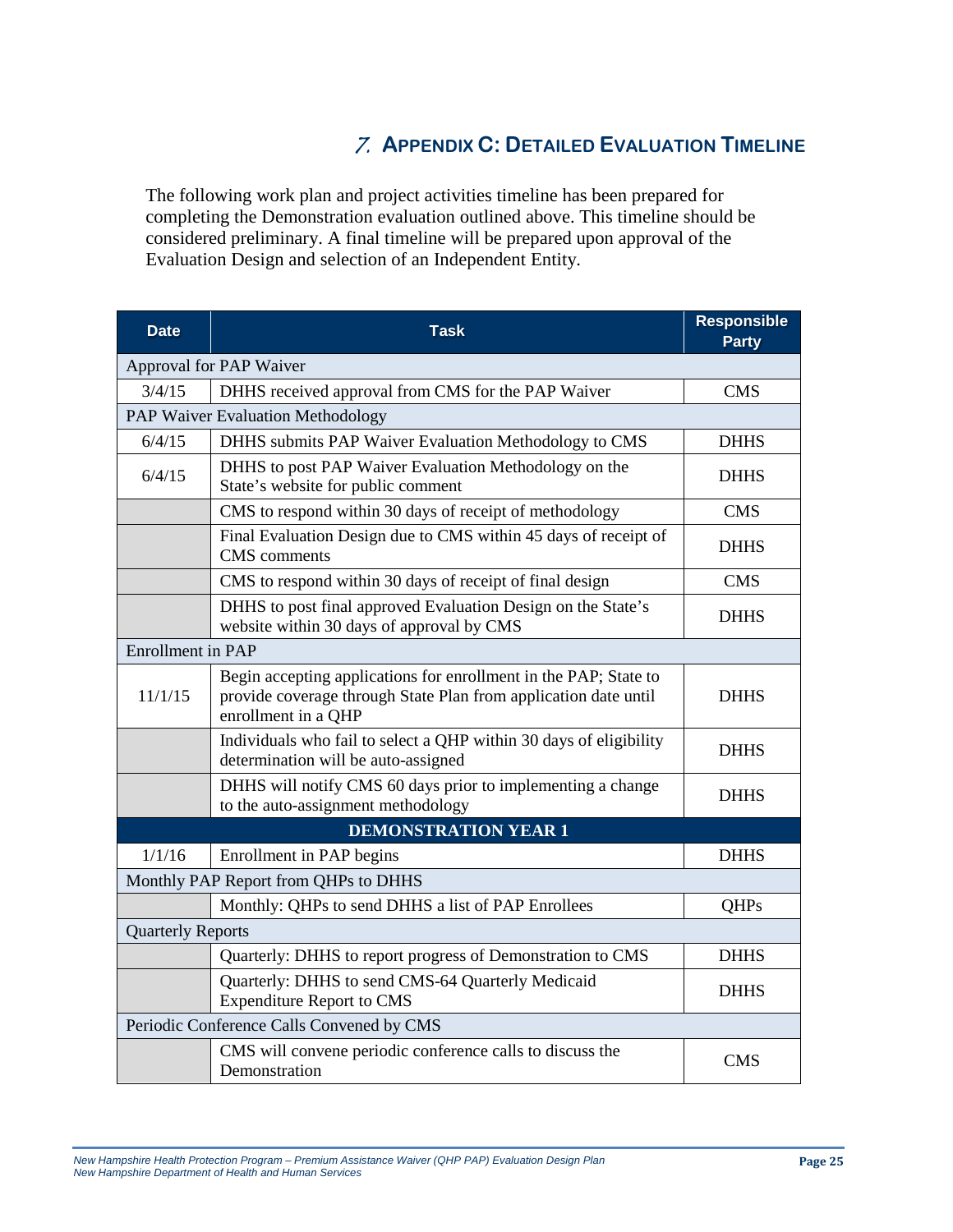| <b>Date</b>            | <b>Task</b>                                                                                                                                                                                                          | <b>Responsible</b><br><b>Party</b> |
|------------------------|----------------------------------------------------------------------------------------------------------------------------------------------------------------------------------------------------------------------|------------------------------------|
|                        | <b>Changes to Standard Terms and Conditions</b>                                                                                                                                                                      |                                    |
|                        | CMS to notify DHHS 30 days in advance of any amendments to<br>the STCs to allow the State to provide comment                                                                                                         | <b>CMS</b>                         |
|                        | Request from DHHS to amend the Demonstration submitted to<br>CMS 120 days prior to date of implementation                                                                                                            | <b>DHHS</b>                        |
|                        | IF PHASING OUT DEMONSTRATION: Public Comment and Phase-out Plan                                                                                                                                                      |                                    |
| $3/15/16$ -<br>4/15/16 | Request for public comment on the draft transition plan for phase-<br>out of Demonstration; notice of the date, time, and location<br>prominently displayed on the DHHS website at least 30 days prior<br>to meeting | <b>DHHS</b>                        |
| 4/18/16                | Public forum to discuss comments concerning phase-out of<br>Demonstration                                                                                                                                            | <b>DHHS</b>                        |
| 6/1/16                 | Submit phase-out plan that includes a summary of public<br>comments                                                                                                                                                  | <b>DHHS</b>                        |
|                        | If phasing-out Demonstration, DHHS begins implementation of<br>activities no sooner than 14 days after CMS approval of the<br>phase-out plan                                                                         | <b>DHHS</b>                        |
|                        | Continuation of Demonstration beyond DY 1                                                                                                                                                                            |                                    |
| 6/1/16                 | Submit a letter of intent to continue program to CMS                                                                                                                                                                 |                                    |
|                        | First Year Request for PMPM Adjustment                                                                                                                                                                               |                                    |
| 10/1/16                | Submit request for adjustment to PMPM for Year 1, if needed                                                                                                                                                          | <b>DHHS</b>                        |
| <b>Final Reports</b>   |                                                                                                                                                                                                                      |                                    |
| 4/30/17                | Submit draft of final report to CMS                                                                                                                                                                                  | <b>DHHS</b>                        |
|                        | Respond to CMS within 120 days of receipt of comments and<br>finalize report                                                                                                                                         | <b>DHHS</b>                        |
| 6/29/17                | Submit Preliminary Summative Evaluation Report                                                                                                                                                                       | <b>DHHS</b>                        |
| 12/31/17               | Submit Final Summative Evaluation Report                                                                                                                                                                             | <b>DHHS</b>                        |
|                        | DHHS to post approved Final Summative Evaluation Report on<br>the State's website within 30 days of approval by CMS                                                                                                  | <b>DHHS</b>                        |
|                        | DHHS presentation to CMS on Final Summative Evaluation<br>Report                                                                                                                                                     | <b>DHHS</b>                        |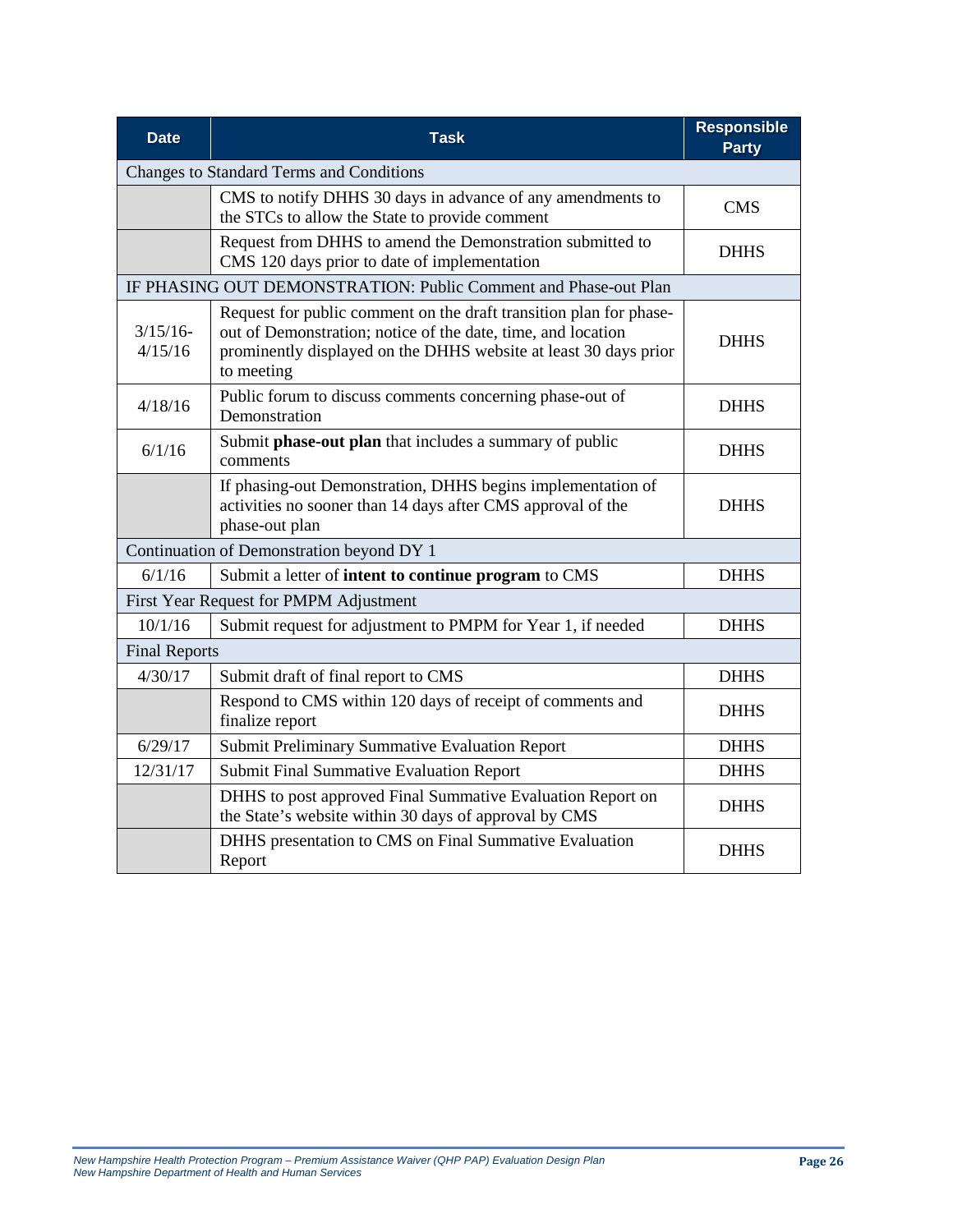# 8. **APPENDIX D: RAPID-CYCLE ASSESSMENT MEASURES**

# <span id="page-28-1"></span><span id="page-28-0"></span>**Continuity of Coverage (COC)**

From a policy perspective in public health, continuity of coverage (COC) begins at the onset of available coverage (i.e., January 1, 2016, for NHHPP PAP members), rather than once coverage has been secured at a potentially later date. By definition, therefore, the 45,000 New Hampshire residents who are eligible for NHHPP PAP coverage before January 1, 2016,<sup>[21](#page-28-3)</sup> and have NHHPP PAP coverage on January 1, 2016, have started continuity of coverage on time and do not have a *de facto* gap at the start of their available coverage.

| <b>Measure COC-1</b>             | <b>Cumulative Initiation of Continuity in Member Health Insurance</b><br>Coverage |  |
|----------------------------------|-----------------------------------------------------------------------------------|--|
|                                  |                                                                                   |  |
| <b>Definition:</b>               | The cumulative number of NHHPP PAP beneficiaries with initiated                   |  |
|                                  | coverage                                                                          |  |
| <b>Technical Specifications:</b> | The total (i.e., sum) of the number of NHHPP PAP beneficiaries per                |  |
|                                  | month for the first three months of the program for whom health                   |  |
|                                  | insurance coverage was paid by the State                                          |  |
| Data Source(s):                  | Enrollment and finance databases                                                  |  |

| Measure COC-2                    | <b>Proportional Initiation of Continuity in Member Health Insurance</b><br>Coverage |  |
|----------------------------------|-------------------------------------------------------------------------------------|--|
|                                  |                                                                                     |  |
| <b>Definition:</b>               | The proportion of the expected population of NHHPP PAP                              |  |
|                                  | beneficiaries who have initiated coverage                                           |  |
| <b>Technical Specifications:</b> | The ratio of the total (i.e., sum) of the number of NHHPP PAP                       |  |
|                                  | beneficiaries to the 45,000 eligible people per month for the first three           |  |
|                                  | months of the program for whom health insurance coverage was paid                   |  |
|                                  | by the State                                                                        |  |
| Data Source(s):                  | Enrollment and finance databases                                                    |  |

# <span id="page-28-2"></span>**Plan Variety (PV)**

One intended outcome of the NHHPP PAP is to motivate private insurers to create a dual participation in the Medicaid Care Management program and the Marketplace. This dual participation would afford Medicaid beneficiaries with seamless coverage during times of transition, either across eligibility groups within Medicaid or from Medicaid to the Marketplace. From a rapid cycle perspective, the policy relevant outcome would be an increase in dual participation insurers.

<sup>&</sup>lt;sup>21</sup> New Hampshire Health Protection Program, Premium Assistance, Section 1115, Research and Demonstration Waiver, Final Application, November 7, 2014, Section 1, page 2

<span id="page-28-3"></span>*New Hampshire Health Protection Program – Premium Assistance Waiver (QHP PAP) Evaluation Design Plan New Hampshire Department of Health and Human Services*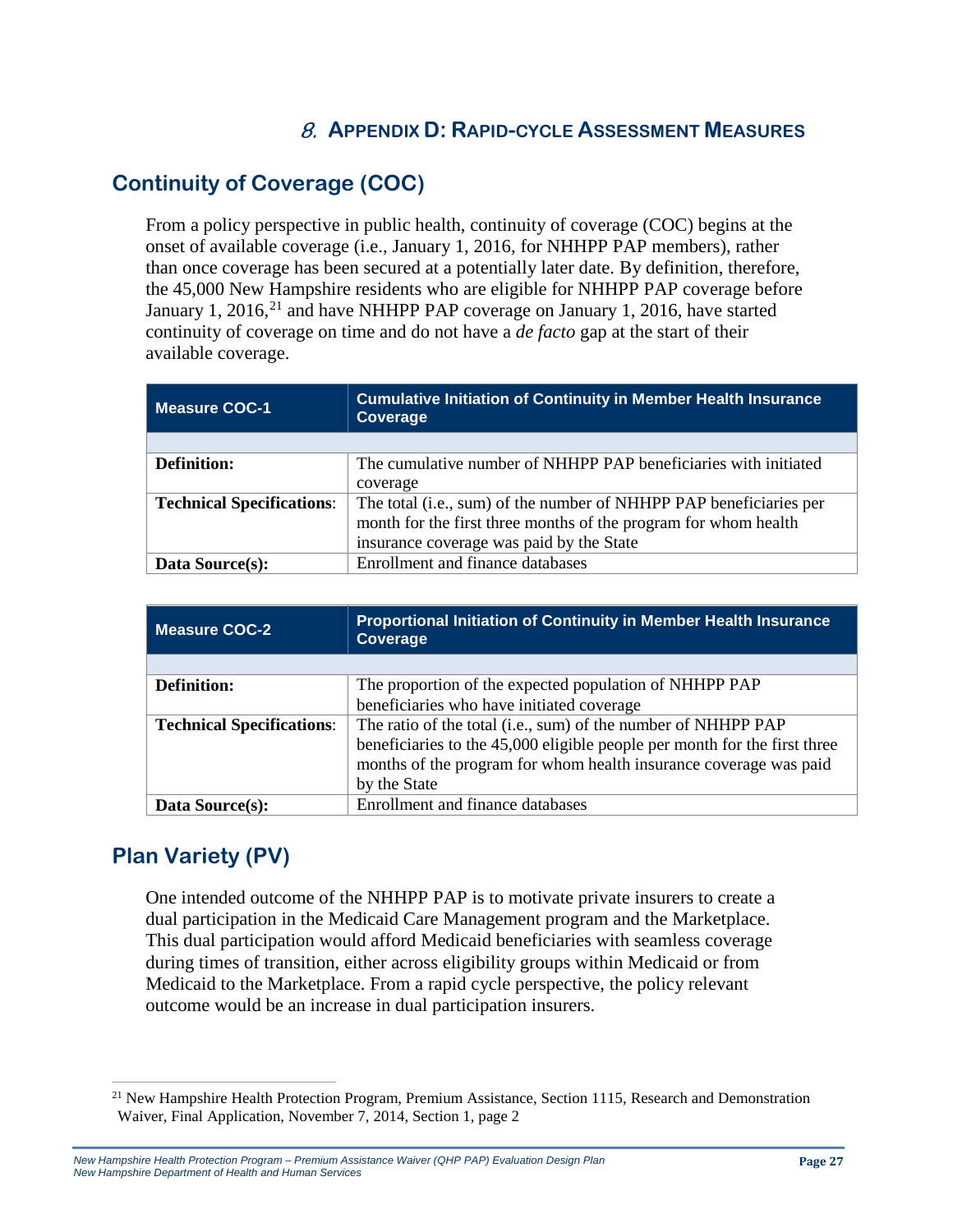| <b>Measure PV-1</b>              | <b>Dual Participation Providers</b>                                   |  |
|----------------------------------|-----------------------------------------------------------------------|--|
|                                  |                                                                       |  |
| <b>Definition:</b>               | The number of dual participation providers                            |  |
| <b>Technical Specifications:</b> | The monthly number of dual participation providers from the           |  |
|                                  | implementation of the potential for dual participation on November 1, |  |
|                                  | 2015 through April 30, 2016 and quarterly thereafter                  |  |
| Data Source(s):                  | Administrative review                                                 |  |

# <span id="page-29-0"></span>**Cost-effective Coverage (CEC)**

One of the intended consequences of the premium assistance approach is to increase QHP enrollment and, therefore, result in greater economies of scale and competition among QHPs, lowering PMPM costs for Medicaid coverage.

| Measure CEC-1                    | Total Monthly PMPM Total Cost by Group                        |
|----------------------------------|---------------------------------------------------------------|
|                                  |                                                               |
| Definition:                      | Monthly, total per member per month (PMPM) cost               |
| <b>Technical Specifications:</b> | Monthly total costs divided by total number of member months, |
|                                  | calculated separately for the study and comparison groups     |
| Data Source(s):                  | Milliman                                                      |

| Measure CEC-2                    | Medical Monthly PMPM Total Cost by Group                        |
|----------------------------------|-----------------------------------------------------------------|
|                                  |                                                                 |
| <b>Definition:</b>               | Monthly, medical per member per month (PMPM) cost               |
| <b>Technical Specifications:</b> | Monthly medical costs divided by total number of member months, |
|                                  | calculated separately for the study and comparison groups       |
| Data Source(s):                  | Milliman                                                        |

| Measure CEC-3                    | <b>Administrative Monthly PMPM Total Cost by Group</b>            |
|----------------------------------|-------------------------------------------------------------------|
|                                  |                                                                   |
| <b>Definition:</b>               | Monthly, administrative per member per month (PMPM) cost          |
| <b>Technical Specifications:</b> | Monthly administrative costs divided by total number of member    |
|                                  | months, calculated separately for the study and comparison groups |
| Data Source(s):                  | Milliman                                                          |

# <span id="page-29-1"></span>**Uniform Provider Access (UPA)**

One of the requirements for the NHHPP PAP is that it should provide equal or better access to primary, specialty, and behavioral health care services for beneficiaries in the Demonstration. One performance measure that has the potential not only to be available to rapid fire assessment, but could also touch on all three settings for uniform provider assess (i.e., primary, specialty, and behavioral health care services), is postpartum care. Regardless of how long the beneficiary has been enrolled in the NHHPP PAP, postpartum care is a valid measure of uniform provider access.